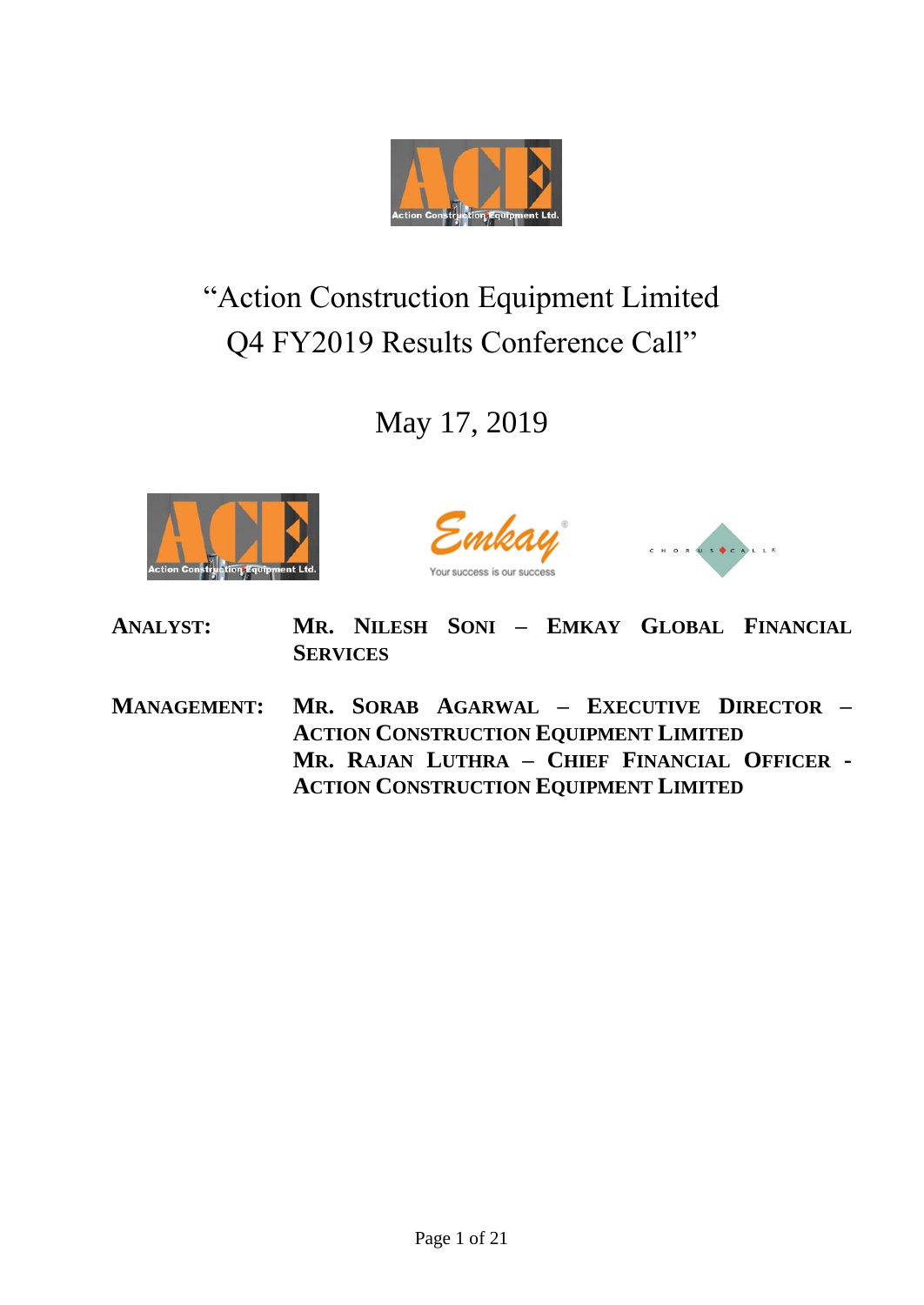

- **Moderator**: Ladies and gentlemen, good day and welcome to Q4 FY2019 results call of Action Construction Equipment Limited hosted by Emkay Global Financial Services. Today, we have with us Mr. Sorab Agarwal, Executive Director and Mr. Rajan Luthra, CFO. As a reminder, all participant lines will be in the listen-only mode and there will be an opportunity for you to ask questions after the presentation concludes. Should you need assistance during the conference call, please signal an operator by pressing "\*" then "0" on your touchtone phone. Please note this conference is being recorded. I would like to hand the conference over to Mr. Nilesh Soni of Emkay Global Services. Thank you and over to you Sir!
- **Nilesh Soni:** Good evening everyone. I would like to welcome the management of Action Construction Limited and thank them for giving us this opportunity to host the earnings call for Q4 and full year FY2019. I would now hand over the call to the management for opening remarks. Over to you Sir!
- **Sorab Agarwal:** Good afternoon everybody. In the last financial year ending March 2019, we have seen a revenue growth of 24% and our revenue has increased to Rs.1343 Crores as compared to Rs.1087 Crores for FY2018. Our EBITDA margin for the year is at 8% as compared to 9.2% for FY2018 and the PAT margin is at about 4.2% against 4.8% for FY2018.

For the quarter ended March 2019 that is Q4 our revenue has reduced by 18% on year-on-year basis as well as quarter-on-quarter basis, but we have been able to improve our EBITDA margins to 8.6% basis from 7.9% on a quarter-on-quarter basis although there was a slight reduction in revenue.

The year which has passed was full of negative surprises for us and I am sure for the economy like abnormal steel prices and input cost escalations and for the first time in the history of our company, the second half of last financial year was slightly smaller than the first half that is H2 was smaller than H1 whereas generally the second half contributes to about 55% to 60% of our full year revenue and also Q4 was also the smallest quarter for our company in the last year whereas for all the time it has always been the biggest quarter for us.

We have been able to realize the third price increase of around 3% for the last financial year, which was made effected in January 2019 to offset the increase input cost especially steel. As targeted, we have been able to increase our export revenue to 6% up from 4% in FY2019 and going forward in the current year FY2020, we are confident of achieving 9% to 10% of our revenue from exports.

For the current year FY2020, we are looking at a conservative growth rate of 10% owing to the current macroeconomic scenario with an EBITDA margin of around 9% to 9.5% and PAT margin of around 5%, but there is a rider here. In case, our country if we are able to get a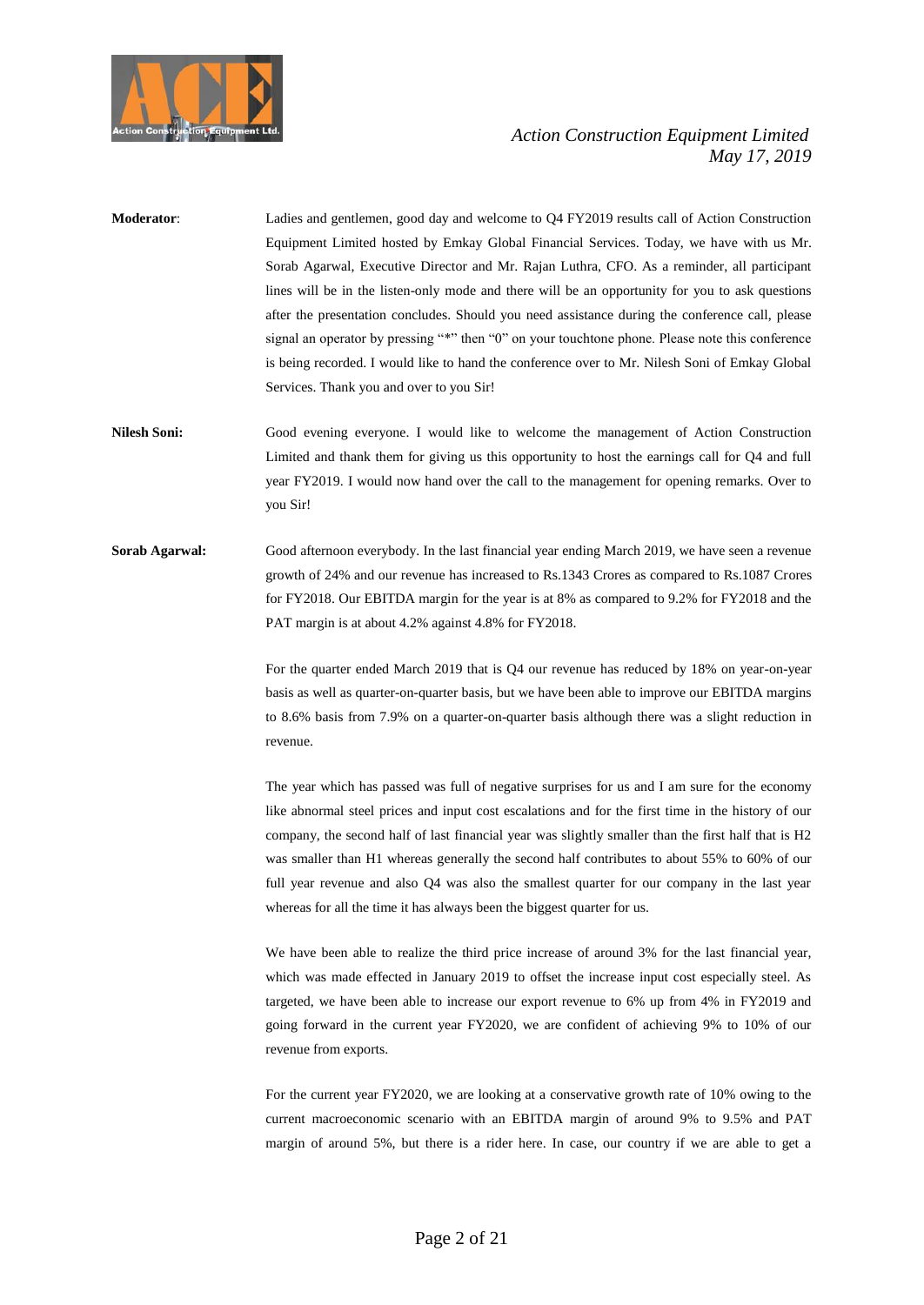

majority political mandate at the centre, I am sure we would be revising our growth guidance in Q2.

In the short term, we have experienced some turbulence, but the prospects for the company remain good for the medium as well as long term. At our recently concluded board meeting, our board has also approved the buyback scheme to buy back shares worth up to Rs.34.25 Crores from the open market as per SEBI guidelines and regulations.

I think that is it with respect to the opening remark and I think we can open the question and answers.

- **Moderator:** Thank you very much. We will now begin the question and answer session. Ladies and gentlemen, we will wait for a moment while the question queue assembles. The first question is from the line of Sanjay Dam from Old Bridge Capital Management. Please go ahead.
- **Sanjay Dam:** Good evening Sir. I just had one question, so if I look at your nine months after that so you had a 44% to 45% growth YoY for the first nine months, so you just fell of the cliff so this is not slowdown, so I just had only query was it that you were impacted by acute shortage of financing at the client end? Was that the reason?
- **Sorab Agarwal:** To be very frank with you, not really, because as conveyed earlier also with respect to our business most of the equipment we sell is funded by NBFCs so we really did not face any serious problem in that aspect. I think it was that the order book started to slow in January. It slowed in February. It continued to slow in March and then execution started to really slow down sometime middle of February.
- **Sanjay Dam:** Because it just seems that you guys stopped selling in the sense that possibly it was our inability of the buyers to find funding because your balance sheet seems to be in a pink of health?
- **Sorab Agarwal:** Everything is fine. Rather if you look our inventories have gone up.

**Sanjay Dam:** That is because you are not able to sell, so which is why I am wondering because if I look at your much larger competitors they have also shown some slowdown in their product segments, but that impact is far lower maybe because they had the financing arm, which did some sort of financing for your clients whereas for you all was fine till December and suddenly so what we saw in Q4 is usually we do not term it as slowdown? It is just complete stoppage of activity, which is why I wondering?

**Sorab Agarwal:** It is not stoppage of activity. We still did about Rs.300 Crores of revenue, but yes it was turbulent times and to be very frank we have not been able to pinpoint reason ourselves. All that we have been able to attribute this because you have to understand with respect to our company about 85% of our revenue comes from equipment business, which is cranes and construction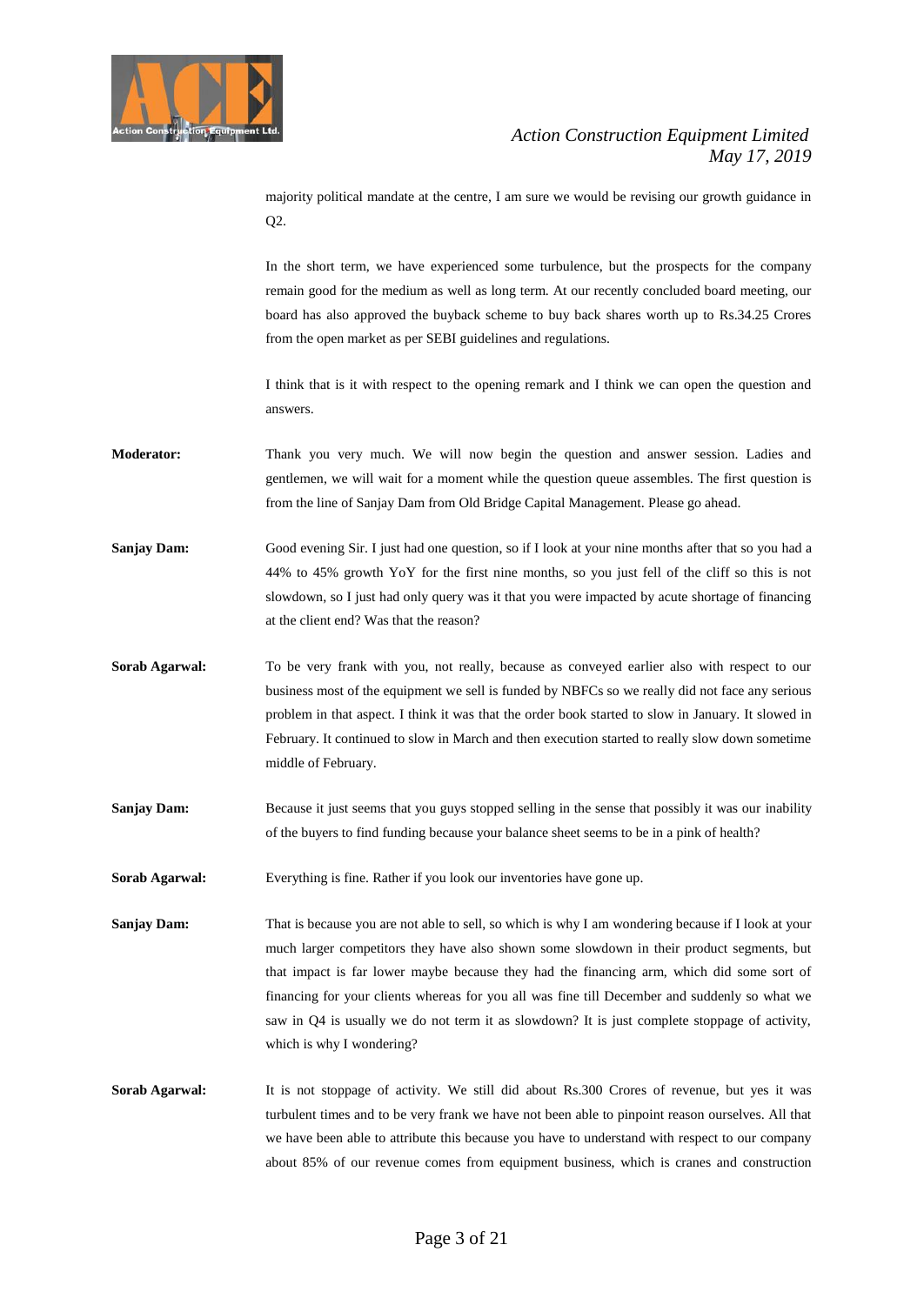

equipment and all other similar and 15% approximately comes from agri and most probably the competitor you are referring to, there I would say that 80% of the revenue comes from agri and maybe 15% to 20% comes from equipment. If you go into the detail of the equipment business I am sure you would find a similar trend and we work in the industry. We are also members of ICEMA that is Indian Construction Equipment Manufacturing Education so yes there has been somehow a sharp reduction in the numbers all across whether it is the largest backhoe loader manufacture or the largest excavator numbers. We shared our numbers and we have that data, but yes after doing a lot of thinking, I think we have been able to attribute this only that in the month of December the full state elections obviously the result and the outcome was really not a welcome outcome with respect to whatever, but yes January was still okay, but I think February and March and March onwards everything just seems to be in a wait and watch type of scenario and I will be very frank even in current month of May we have orders. We have always had orders. Yes, order booking has slowed down a bit, but the orders are there, but the financial clearances for delivery or our sales team all across the country are saying Sir we will get to know everything on May 23, 2019 or May 24, 2019, so which are getting executed, which will be delayed, so I think it is a much bigger phenomenon, which is happening, which is severely affected us without our doing anything.

- **Sanjay Dam:** Sure, so one thing, which was very heartening was that your balance sheet it is in a very nice position? The debtors came down by Rs.26 Crores YoY, your payables went up by Rs.45 Crores YoY, so basically whatever inventory pileup happened how Rs.68 Crores to Rs.69 Crores that was balanced by the debtors decrease and payable increase?
- **Sorab Agarwal:** Everything is just fine. Everything is in pink of health. Even our customers are in pink of health. They have requirements. We can sense that requirement, but I think especially last two to three months, it is just everybody is somehow managing to delay their requirement. Even if some other government is formed they will stop working though they will not do that.
- **Sanjay Dam:** Basically the slowdown that we have seen at your end, we have not seen at the construction end yet although there also orders have kind of stopped coming in, but they fortunately have a very large order book, so may be the nature of the business is very different, but by looking at that business one cannot get a sense of the stress at your end?
- **Sorab Agarwal:** I will tell you. We work with everybody in the construction industry whether it is hardcore construction or even heavy engineering or even building construction for that matter and obviously all our customers are flushed with work. They have all been trying to somehow manage and scrape through and economize with the buying minimum out of equipment in the last three to four months. May be just in anticipation that if the electoral result is not in line with the countries expectation as of now, so there might be some squeeze in this whole year and they might end up with increasing their capex with respect to construction equipment. I would in a way put it like that and there seems to be no probable reason. I have myself talked to 15 to 20 of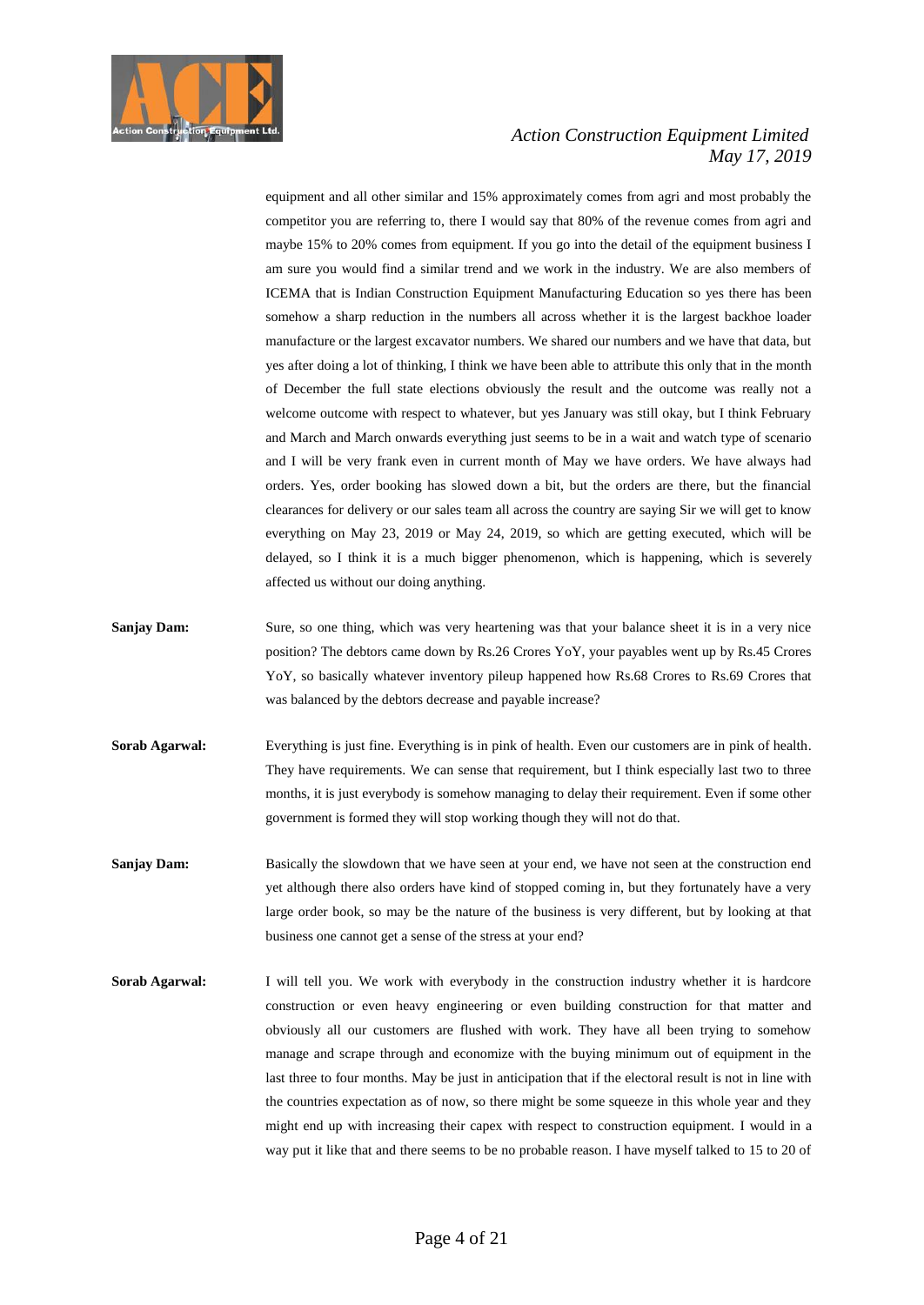

the leading companies in the last two to three months and I could easily sense this feeling in their thinking.

- **Sanjay Dam:** That is all from my end. Let us all hope for the good outcome from your perspective Sir and wish you all the best.
- **Sorab Agarwal:** Even from your perspective.
- **Sanjay Dam:** All the best Sir.

**Moderator:** Thank you. The next question is from the line of Rajiv Maheshwari from Praj Investment. Please go ahead.

**Rajiv Maheshwari:** Good afternoon Mr. Agarwal. I have a couple of questions. One is relating to the books of accounts. In this quarter, there was one reversal of Rs.4 Crores, which was supposed to be made and which was done provision in the last quarter in relation to your subsidiary so has the entry been taken care of?

**Sorab Agarwal:** I think Mr. Luthra will answer that.

**Rajan Luthra:** Yes basically what all merger process is already complete and we got the necessary court approvals and the approval from the Supreme Court of Mauritius for the merger. The merger is complete and the accounting entry for the proper merger is already accounted for and when you will go through the details of the merger entries when you get a full balance sheet, you will note that everything has largely to retained earnings rather than reversals in the current profit and loss account, so whatever provisions we have made as per the Ind-AS accounting standards once you have made a provision you cannot write back and show it as an income so it has go back directly to the reserve and surplus rather than routing through the profit and loss account, so you will find it has gone to retained earning account.

**Rajiv Maheshwari:** So that is shown as part of retained earnings as of now?

**Rajan Luthra:** That is right.

**Rajiv Maheshwari:** Another thing is I see recently a couple of month's back you had a tie up with the MAX Group of Bangladesh?

- **Sorab Agarwal:** May be. We are actually not aware of this.
- **Rajiv Maheshwari:** Because your website is showing something because even I was not aware, but I saw something in your website that you have had a tie up with some MAX Group of Bangladesh?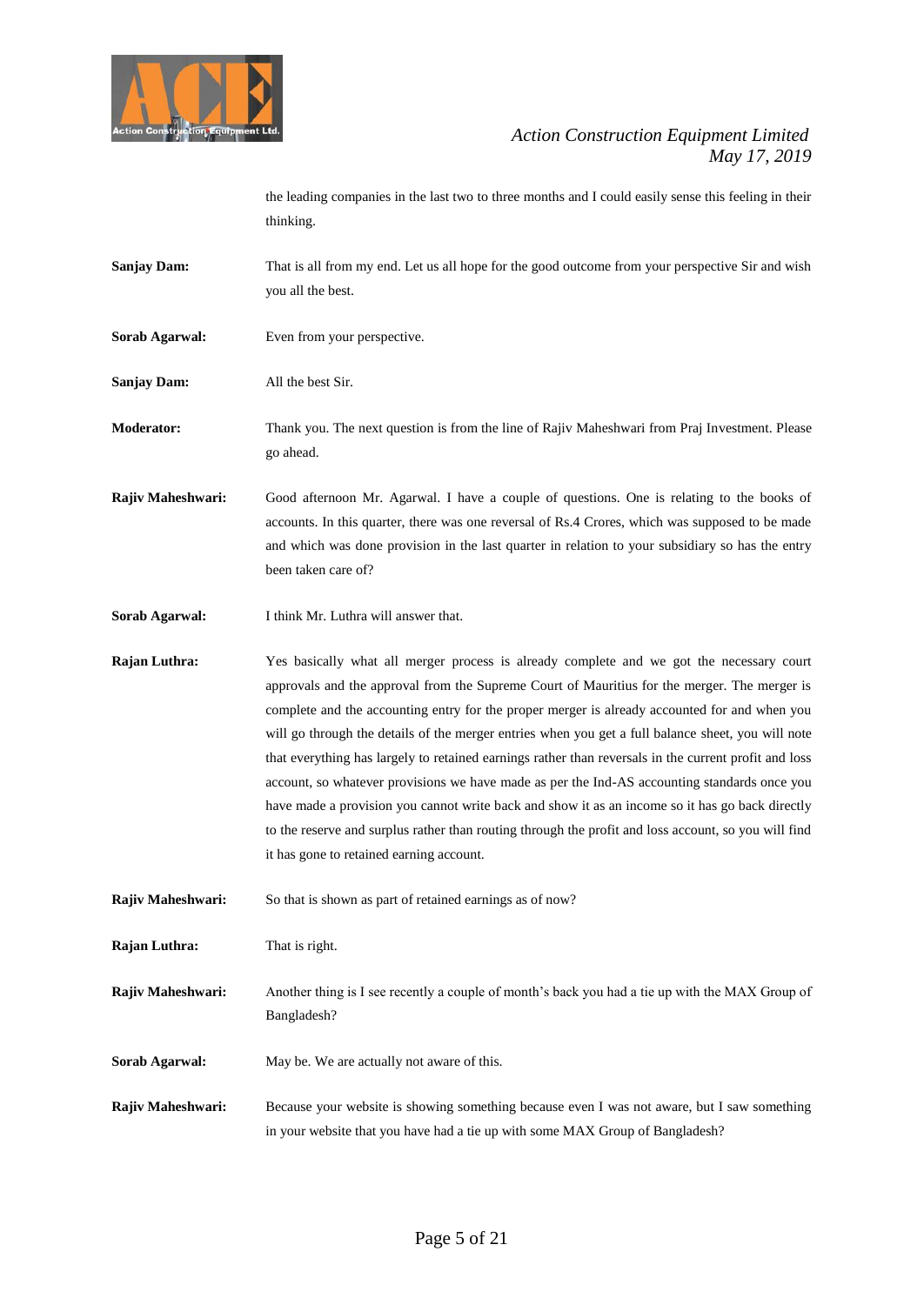

- **Sorab Agarwal:** May be we have made or appointed a new sales partner or a dealership in Bangladesh. We are not aware of hands on.
- **Rajiv Maheshwari:** The important question is that you have told that lots of things went unexpected in turbulence and also how do you see the steel prices going ahead and how do you see the revenue of Q1 of this year? Will we able to match the Q4 of last month and the impact of the rising steel prices or it has cooled down or going ahead how do you take it forward?
- **Sorab Agarwal:** The steel prices in the last two to three months has definitely cooled off a little and are maintained there from a peak of around Rs.49 to Rs.50 a kg yes they are hovering around Rs.44 to Rs.50 a kg and the indication is that they might go down further another 3% to 4% over the next or two months, so the steel price pressure is currently not on us and as a policy principally also we have decided that if there is still price increase of anything more than 3% to 4% then we are going to pass that on to the customer in the very next month. As a policy, we will change our selling prices for our machines and what was the second part of your question?
- **Rajiv Maheshwari:** The second part was like this quarter the sales was around Rs.300 Crores so do you expect to beast the sales in Q1 also or all depends on the results of the elections and how things go ahead?
- **Sorab Agarwal:** If I look April went off okay and May as of now is slow, but we are very hopeful so if the results are positive, I think, we should be in a position to match or better Q4 and if the results I feel if I am not in line it can be slightly slower than Q4.
- **Rajiv Maheshwari:** More or less it could be plus or minus may be 5% in what you did in Q4?
- **Sorab Agarwal:** Max I would put I would say +5% minus 10%.
- **Rajiv Maheshwari:** Depending on and final question is regarding to the buyback what is the rationale of getting this buyback as of now and can you throw some light on that?
- **Sorab Agarwal:** Primarily, we are very, very like I said confident about the medium or the long term prospects of the company and we had some cash available in our books so that was the principle reason we decided to go ahead with this because the valuation also appeared to be fair and that was the main reason we went ahead with this looking at the medium and long term prospects of the company.
- **Rajiv Maheshwari:** You did some capacity expansion sometime in December and January so is that complete right now or how is it current status?
- **Sorab Agarwal:** The capacity expansion is in place and we are totally ready for the next incremental demand as and when it happens.
- **Rajiv Maheshwari:** In case the new government comes and things move up so that may come into play?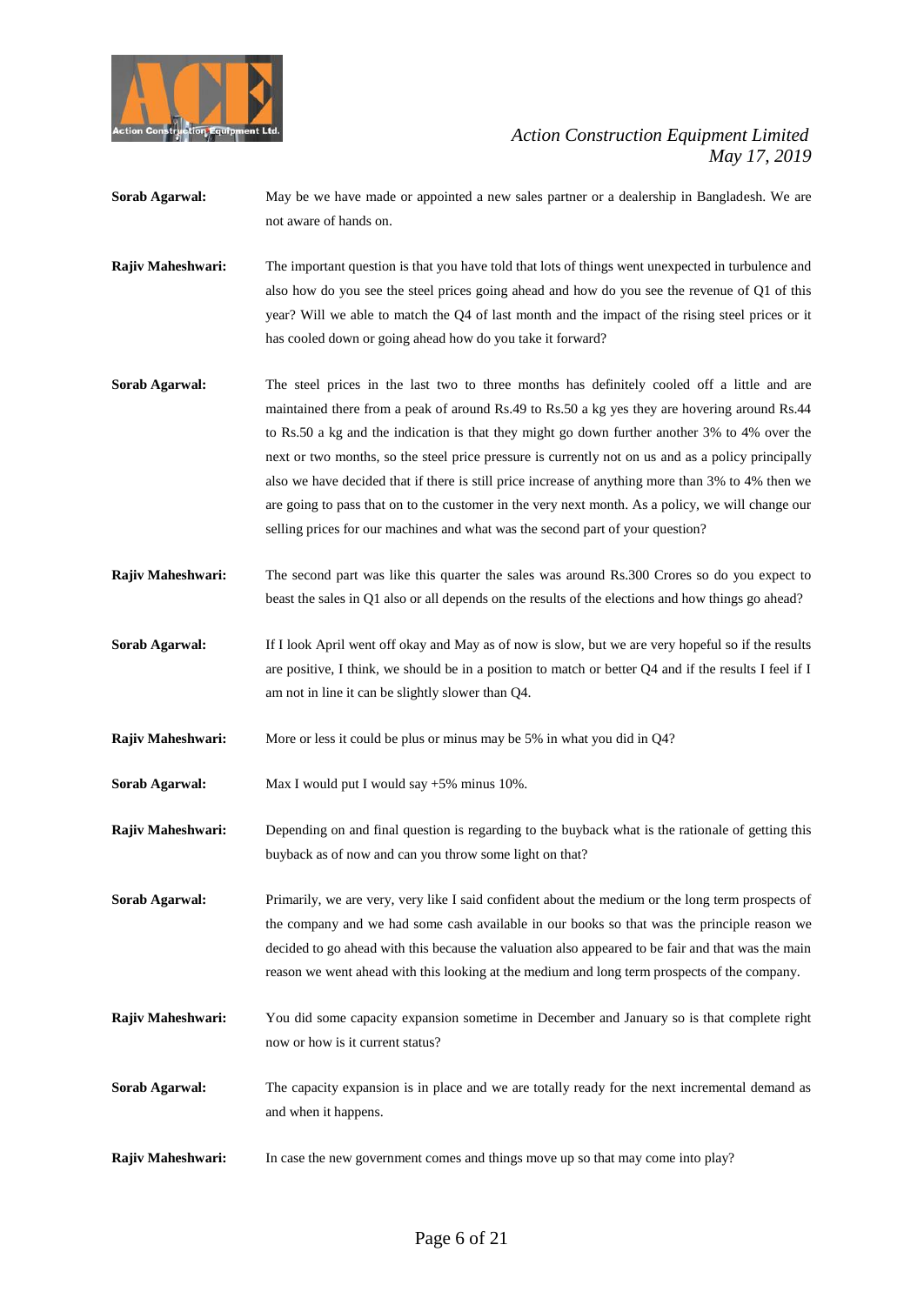

| Sorab Agarwal:         | Yes, we are already equipped to produce more, yes.                                                                                                                                                                                                                                                                                                                                                                                                                                                                                                                                                                                               |
|------------------------|--------------------------------------------------------------------------------------------------------------------------------------------------------------------------------------------------------------------------------------------------------------------------------------------------------------------------------------------------------------------------------------------------------------------------------------------------------------------------------------------------------------------------------------------------------------------------------------------------------------------------------------------------|
| Rajiv Maheshwari:      | Right Mr. Agrawal thanks a lot.                                                                                                                                                                                                                                                                                                                                                                                                                                                                                                                                                                                                                  |
| <b>Moderator:</b>      | Thank you. The next question is from the line of Pritesh Chheda from Lucky Investment<br>Managers. Please go ahead.                                                                                                                                                                                                                                                                                                                                                                                                                                                                                                                              |
| <b>Pritesh Chheda:</b> | Sir just wanted to know a bit where have, we spent this capex in the last year and on the cash<br>flow side if you could give what is the operating cash flow and how much of capital expenditure<br>did we do?                                                                                                                                                                                                                                                                                                                                                                                                                                  |
| Sorab Agarwal:         | I think I will pass this on to Mr. Luthra.                                                                                                                                                                                                                                                                                                                                                                                                                                                                                                                                                                                                       |
| Rajan Luthra:          | As regards to the operating cash flow as already from the first question of the Sanjay Dam you<br>must have noted that the debtors have gone down or the creditors have gone so in terms of<br>operating cash flow we have been and always positive in the past and we will continue to remain<br>positive and in the current year and also the total borrowing has also gone down, which also<br>gives an indication that our operating cash flows are positive and we will continue to remain<br>positive cash flows. As regards to spending in the capital for this year, this year we have already<br>spent about Rs.29 Crores on the capex. |
| <b>Pritesh Chheda:</b> | Where have we spent?                                                                                                                                                                                                                                                                                                                                                                                                                                                                                                                                                                                                                             |
| Rajan Luthra:          | Mainly for the crane business section.                                                                                                                                                                                                                                                                                                                                                                                                                                                                                                                                                                                                           |
| <b>Pritesh Chheda:</b> | I can see Rs.29 Crores being spent on capex?                                                                                                                                                                                                                                                                                                                                                                                                                                                                                                                                                                                                     |
| Sorab Agarwal:         |                                                                                                                                                                                                                                                                                                                                                                                                                                                                                                                                                                                                                                                  |
|                        | This includes maintenance capex of Rs.8 Crores to Rs.10 Crores.                                                                                                                                                                                                                                                                                                                                                                                                                                                                                                                                                                                  |
| <b>Pritesh Chheda:</b> | There is a long term advance, which is being paid off of about Rs.15 Crores to Rs.16 Crores?                                                                                                                                                                                                                                                                                                                                                                                                                                                                                                                                                     |
| Sorab Agarwal:         | Actually we had preference shares in the company, which on the accounting standard are not<br>shown as capital, but shown as borrowing. Out of those preferential shares, we have repaid that<br>Rs.11.04 Crores of preferential. Last year, we repaid Rs.13 Crores. This year, we have repaid<br>Rs.11 Crores, so balance, which was only remaining preferential share, is about Rs.6 Crores.<br>That also we have repaid in the month of April, so now all the preferential stands repaid.                                                                                                                                                     |
| <b>Pritesh Chheda:</b> | We have paid debt of how much? It looks like a number?                                                                                                                                                                                                                                                                                                                                                                                                                                                                                                                                                                                           |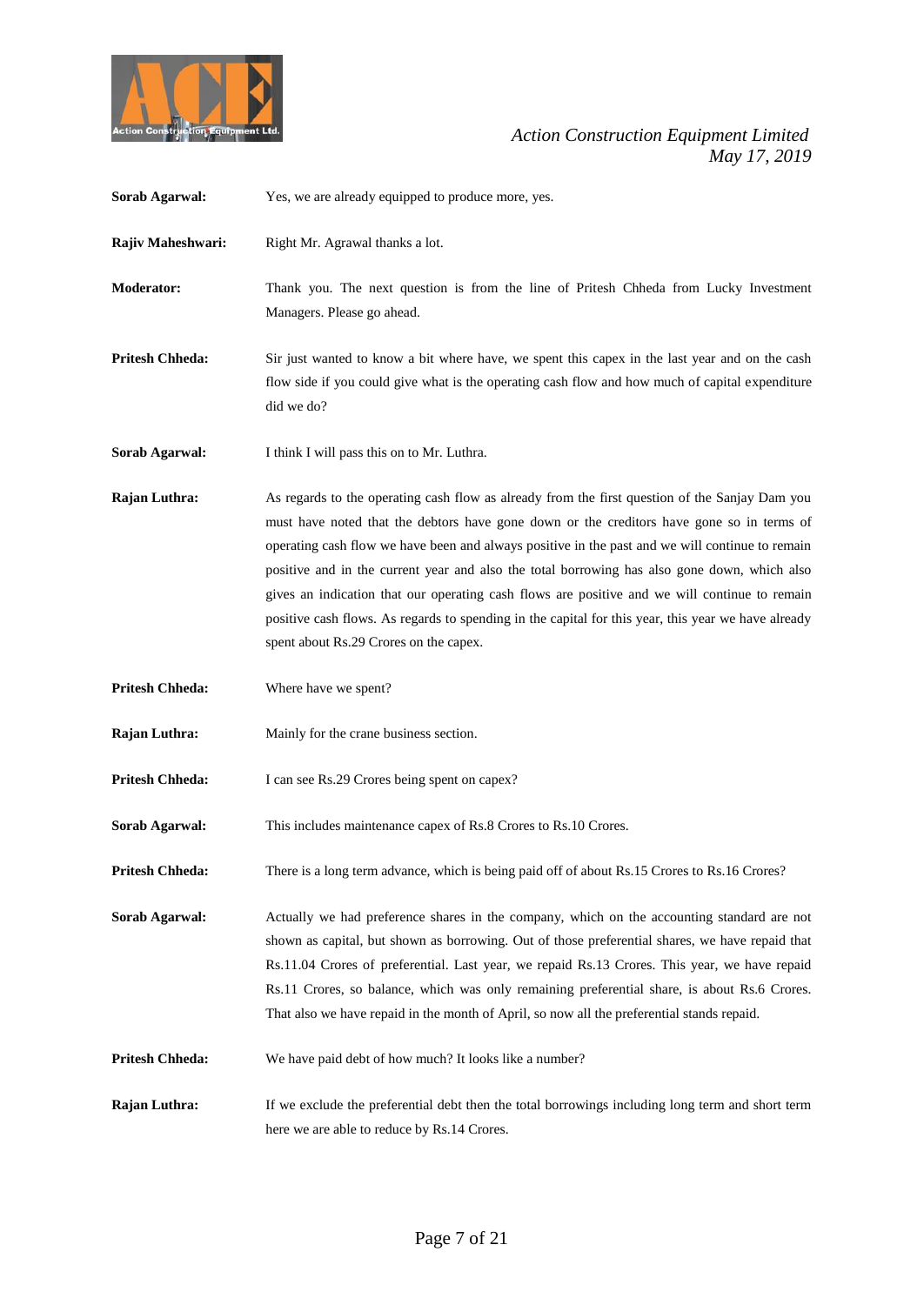

- **Pritesh Chheda:** That will be Rs.14 Crores and lastly on the margin expansion side, which we called out FY2020 on a 10% revenue growth just wanted to understand what is driving that expansion and on the steel price increase and the product price increase that we have taken so far where do we stand and have we taken any price increase after the January price increase?
- **Sorab Agarwal:** Our EBITDA margin, which we feel we are projecting at 9%. I am sure it will be much better than that because with respect to the steel prices our raw material cost went up close to about 12%.

**Pritesh Chheda:** In FY2019?

**Sorab Agarwal:** Yes and with the steel prices cooling off a little and our overall price increase in the last year, which is to the tune of 7% to 8% so the net affective difference between the steel price increase and the price increase that we have done over the whole of last in phases, the differential left is only 1% to 1.5%, so looking at that and getting confidence from our March balance sheet wherein in January we had increased our prices and they were made affective in January, but yes there was a order backlog so actually the delivery prices started happening sometime in the middle of February to the end of February, so we are very confident that even if let us say maintaining the same level of operations doing a 9% plus should be easy and with a 10% increase in revenue or maybe even a better increase in revenue that we will see once the year unfolds so I think it should easily go up much beyond 9%.

**Pritesh Chheda:** You said you took a price increase of 8% in FY2019 and 3% was taken in January 2019?

**Sorab Agarwal:** Yes 7% to 8% in total in FY2019 and 3% were taken in January yes.

- **Pritesh Chheda:** There is no price increase after that?
- **Sorab Agarwal:** As of now no price increase after that, but yes like I said a differential of around 1.5% is still pending, so may be sometime in the next quarter we would take our last and final price increase with respect to steel of 2% to 3% that is what we are planning.
- **Rajan Luthra:** Here I would like to add that in tractor we have taken 1% price increase from April 1, 2019.
- **Pritesh Chheda:** You have taken in tractors?
- **Rajan Luthra:** Agri business we have taken 1% price increase from April last month onwards.
- **Sorab Agarwal:** That means the differential will only be for equipment.
- **Pritesh Chheda:** I will come back in the queue Sir. I just missed a question.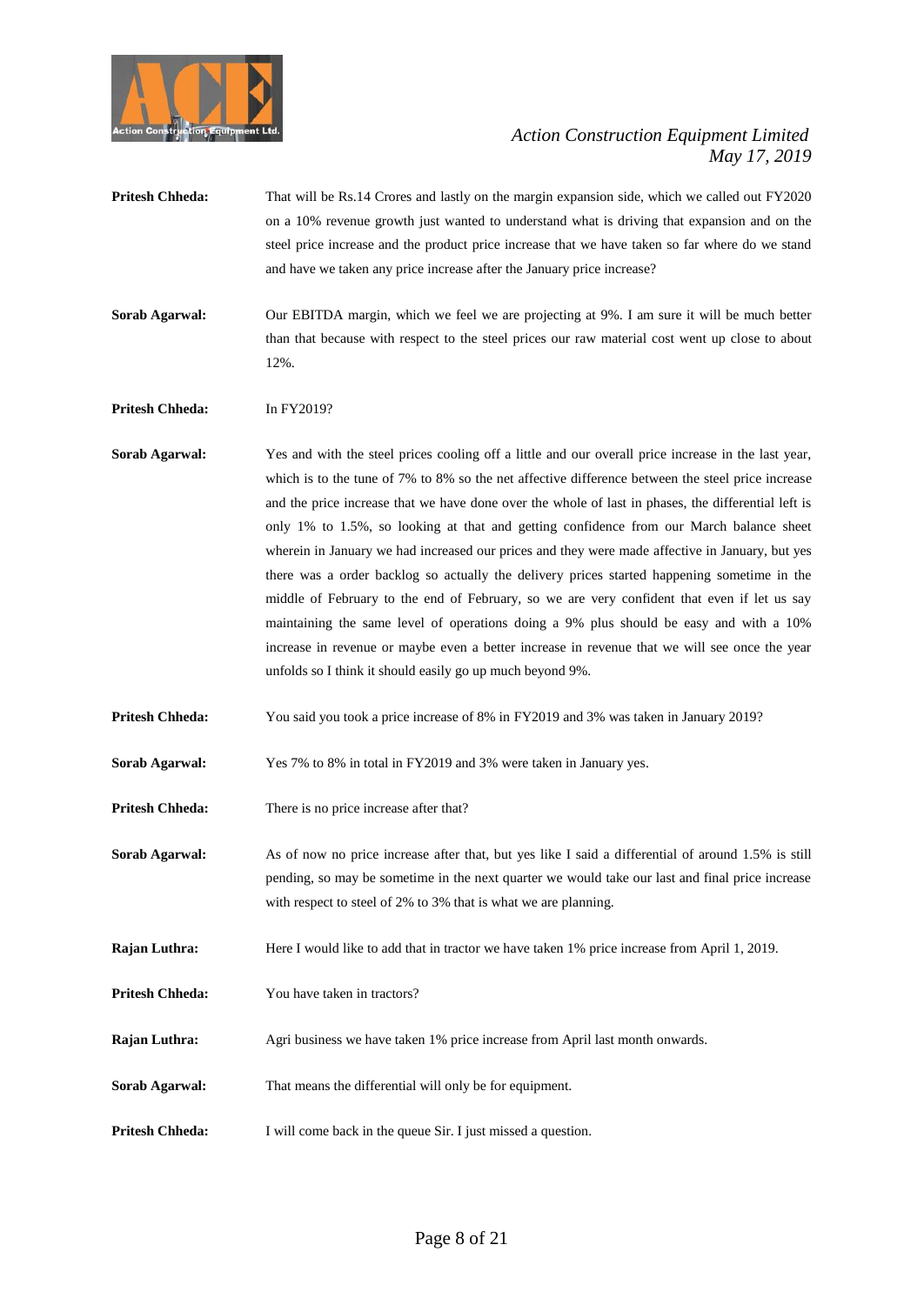

| <b>Moderator:</b> | Thank you. The next question is from the line of Sarvesh Gupta from Maximal Capital. Please go |
|-------------------|------------------------------------------------------------------------------------------------|
|                   | ahead.                                                                                         |
|                   |                                                                                                |

- **Sarvesh Gupta:** Sir a few questions. Sir first of all your guidance for a 9% EBITDA margin as opposed to around 7.5% average quarterly EBITDA margins in FY2019 and that 1.5% is primarily flows through the price increase that you are going to take? Is that right Sir?
- **Sorab Agarwal:** You will have to repeat your question because your voice was not very clear, so we really could not figure out most of it?
- **Sarvesh Gupta:** If I see your average quarterly EBITDA margins is hovering around 7.5% in this year now you are saying that you will reach 9% in FY2020? Again 7.5% EBITDA margins in FY2019 you are guiding for 9% in FY2020 and this 1.5% will flow from a future price increase that you are going to take?
- **Sorab Agarwal:** Yes. In the whole of last year, we have done about 8% EBITDA margin and if you look at Q4, we have managed 8.6% whereas the price increase the actual delivery that higher prices started happening only at the end of February, so let us say in the current quarter let us Q1 of this year we are very confident with the increased prices and our expenses remaining at the same level of controlled level achieving a 9% should be easy.
- **Sarvesh Gupta:** Sir this is not including any future price increase? This is only taking in account the past price increase?
- **Sorab Agarwal:** Yes. This is not including any future price increase yes and this also assuming that the steel prices remain similar at the current level and yes like I said earlier if the steel prices increase then we will immediately follow it up with a price increase in the very next month.
- **Sarvesh Gupta:** Understood. If they increase by more than 3% then you will immediately increase it and pass it on to the customers?
- **Sorab Agarwal:** Yes because the increase of 3% is steel price actually translates into increase of around little more than 1% for our raw material cost overall, so we will immediately pass it on yes.
- **Sarvesh Gupta:** Understood Sir and another thing is your other expenses has also fallen a lot so wanted to understand what is the variable component of this other expense and what is this fixed component of the other expense?
- **Sorab Agarwal:** I will pass that on to Mr. Luthra.
- **Rajan Luthra:** Basically our fixed cost is nearly about 12% or so not more than that because my industry is all variable and in the variable portion we have costs like freight, selling expenses, commission to dealers and all those other expenditures and fixed cost is more or less because we work on a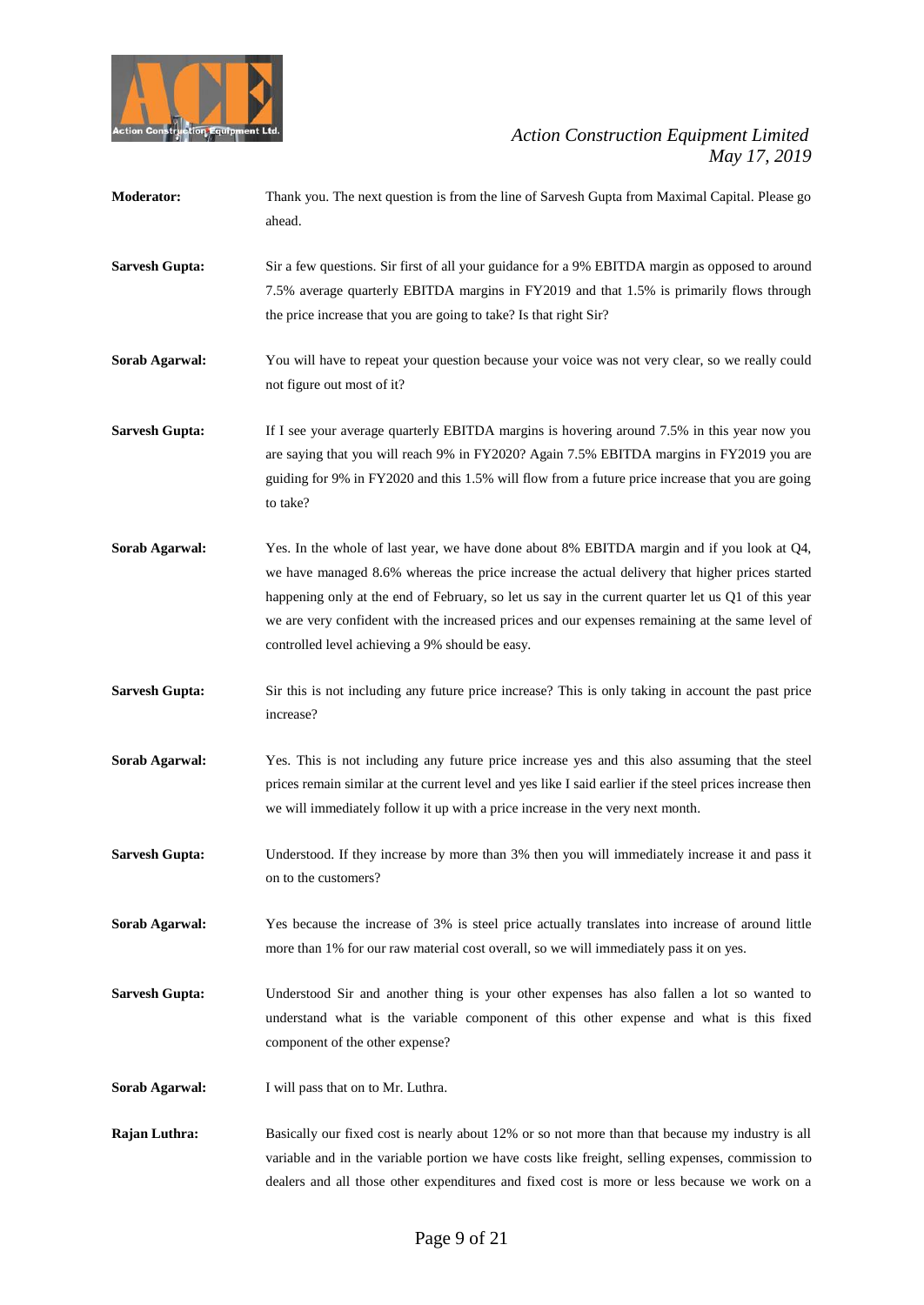

variable mode of even the contractual labor, we work on a variable mode and our labor force is on piece set basis so fixed cost is very low and that is why we are able to take the benefit of additional volumes whenever we get it out. Our breakeven point is also very less in case of eventuality our breakeven point is also less.

- **Sarvesh Gupta:** Let us say last year it was around Rs.82 Crores odd the other expense how much of that is fixed?
- **Rajan Luthra:** Out of Rs.82 Crores the salaries alone constitute nearly about.

**Sarvesh Gupta:** No I am not counting employee expense Sir only the other expenses?

**Rajan Luthra:** You are talking about out of that Rs.85 Crores. Out of the other expenses of Rs.85 Crores, I will have to work it out. If you can mail me I will give you the exact cost later on. You can call me again.

- **Sarvesh Gupta:** This quarter, I think we also saw a lot of degrowth in the tractor segment. I think of course we can understand that with respect to the election, the infrastructure and construction segments are highly benefitted, but what happened in the agri segment why did we see such a huge fall?
- **Sorab Agarwal:** What actually happened was that unfortunately in the end of March month most of the machines including tractors, which are transported by road we need to provide a temporary registration for transportation. Unfortunately, there was a glitch in our local RTO office and temporary registrations for the last one or two years are being issued online, so we were not able to really dispatch a lot of tractors and even some cranes and construction equipment as well and on account of that we actually sale of about Rs.30 Crores, which could have been included in the last month, but due to the accounting policy and the standard we could not account for that sale, which we had not dispatched from our factory. Unfortunately, most of them were tractors so that is the reason you are seeing a steep downfall otherwise the scenario would not have been that bad.
- **Sarvesh Gupta:** Did Rs.30 Crores now flow in the Q1?
- **Sorab Agarwal:** Hopefully yes. Rs.30 would add into this quarter.
- **Sarvesh Gupta:** Thanks a lot. I will join back in the queue.

**Moderator:** Thank you. The next question is from the line of Sanjay Dam from Old Bridge Capital Management. Please go ahead.

**Sanjay Dam:** Thank you again Sir for taking my question. This is a just followup to the previous question. If Rs.30 Crores most of it is agri equipment back that puts us back to that Rs.60 odd Crores run rate that we have been doing for the last two quarters, so would that mean that we will be able to get into that Rs.4 Crores to Rs.5 Crores kind of a segment EBIT that we have been doing?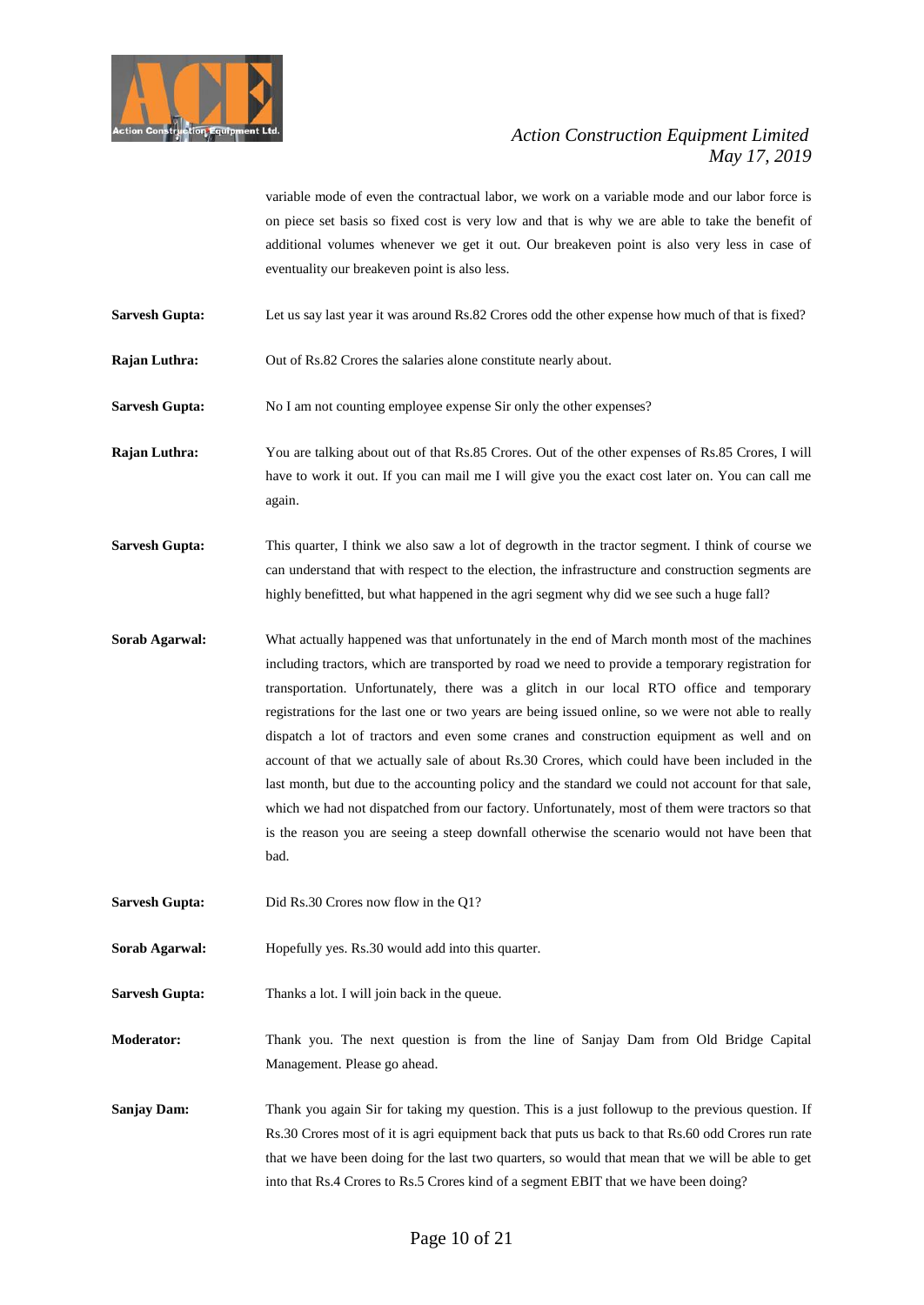

- **Sorab Agarwal:** Yes definitely. I think so that should be possible easily. It was an unforeseen thing, which happened.
- **Sanjay Dam:** That is fine Sir. My only limited point was that even in the December quarter, we had done our segment EBIT of Rs.5 Crores to Rs.5.5 Crores and that against that we had a Rs.3.6 Crores of segmental EBIT loss, so if that was swing of about Rs.9 Crores? In that alone, which is 15% of your topline, so if that were to normalize we will go back to that Rs.4 Crores to Rs.5 Crores segment EBIT again?
- **Sorab Agarwal:** Yes. What I am seeing is yes, year-on-year it was Rs.3.5 Crores and in December it was Rs.5.5 Crores. I am very sure that will happen yes.
- **Sanjay Dam:** Because in December we hit Rs.5.5 Crores and Rs.63 Crores of agri equipment sale, so if we normalize this Rs.30 Crores then we should be able to go back to that level right?
- **Sorab Agarwal:** Yes.
- **Sanjay Dam:** That is about it Sir. Thanks so much.
- **Moderator:** Thank you. The next question is from the line of Ashish Kumar from Infinity Alternatives. Please go ahead.
- **Ashish Kumar:** Thank you Sir and it is a good set of numbers in a very tough environment. I had a question in relation to your capital expenditure and need of cash over the next two to three years when will you be required to have a significant capex let us say over a two to three years if you topline continues to grow at 10% to 15% then would you need how much capex would you need or there was a significant capex which will be required let us say in the next two to three years?
- **Sorab Agarwal:** To be very frank with you, I do not think we will be requiring significant capex and even in the current year, which has started FY2020, I think we will be doing a capex close to about Rs.15 Crores to Rs.20 Crores and Rs.8 Crores of that would be approximately maintenance capex.
- **Rajan Luthra:** May be something here and there because with respect to cranes our capacities have now increased and we have capacities to double up from here available with us and we also have spare capacities available for all our other businesses and we are working at approximately 50% to 60% there as well, so at least over the next one and one and a half years we are not looking any significant capex and even if that is the case I think to double up the capacity for any of our products we can easily do that in about Rs.20 Crores to Rs.30 Crores.

**Ashish Kumar:** In terms of the working capital do you expect any changes in working capital if the environment were to slow down or do you expect a similar?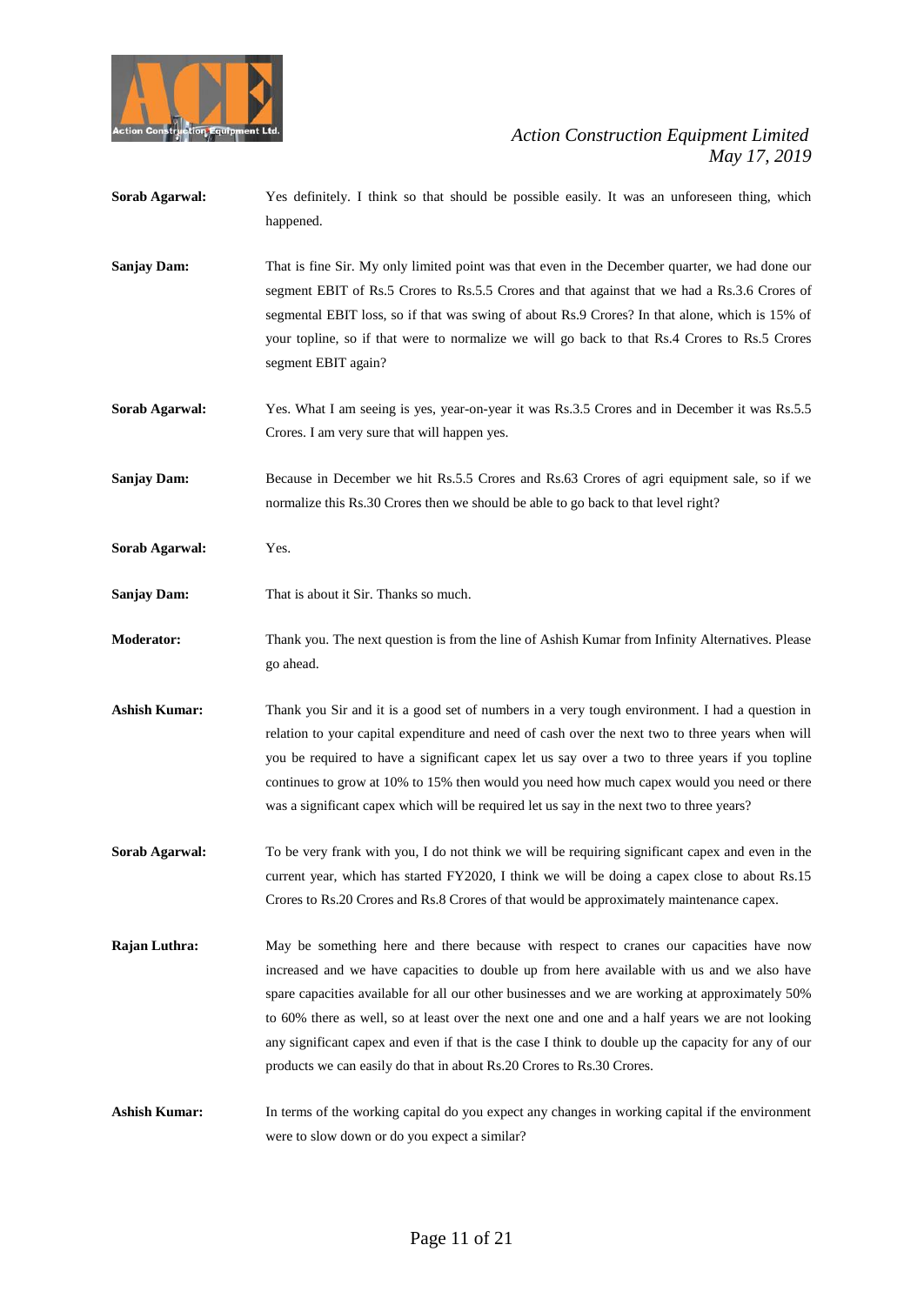

- **Sorab Agarwal:** No really because accordingly we work very hard with our inventories, debtors and creditors and we would be maintaining it between our 30 to 35 days average, which we have been doing over the last so many years, so we very consciously take a call on our working capital and try to keep it control. Rather we are actually to squeeze that cycle further in the current year and further reduce our working capital days, so hopefully we should see some benefit out of that over the next two quarters.
- Ashish Kumar: Sir would it be fair to assume that a Rs.20 Crores say capex for the next couple of years and 30 days or 35 days on incremental sales as a working capital and this meaning will be free cash, which will be either distrusted as buy back or dividence to the shareholders would that be a fair assumption to make?
- **Sorab Agarwal:** Buyback I cannot say. I really will not know about the share price at that time.
- **Ashish Kumar:** I am saying distribution to the shareholders depending on the price whether it can be a buyback or distribution as additional dividend or whatever else?
- **Sorab Agarwal:** As a policy what we have thought that about 25% to 30% of the free cash we want to distribute as dividends and the dividend in the slightly lower than that if you see that is primarily for the reason that we are also looking at that in this current year. We would try and make our company totally debt free so keeping that in mind, we have reduced the dividend distribution, but yes as a policy we would try and pull a 25% to 30% of the free cash available.
- **Ashish Kumar:** Thanks a lot and wish you all the best in going forward Sir.
- **Sorab Agarwal:** Thank you and it was very heartening at least somebody said that the year was not that bad.
- Ashish Kumar: It is a tough market environment especially when the NBFCs are not disbursing loans and stuff like that.
- **Sorab Agarwal:** Luckily for us and I do not want to name anybody or any company, but luckily for us the people who are in real trouble, we were not working with them.
- **Ashish Kumar:** Not may be you, but some of your buyers may be having loans right?
- **Sorab Agarwal:** We have shifted them if they wanted a machine to better ones.
- **Ashish Kumar:** That is very heartening to hear.
- **Moderator:** Thank you. The next question is from the line of Kush Gangar from Care Portfolio Managers. Please go ahead.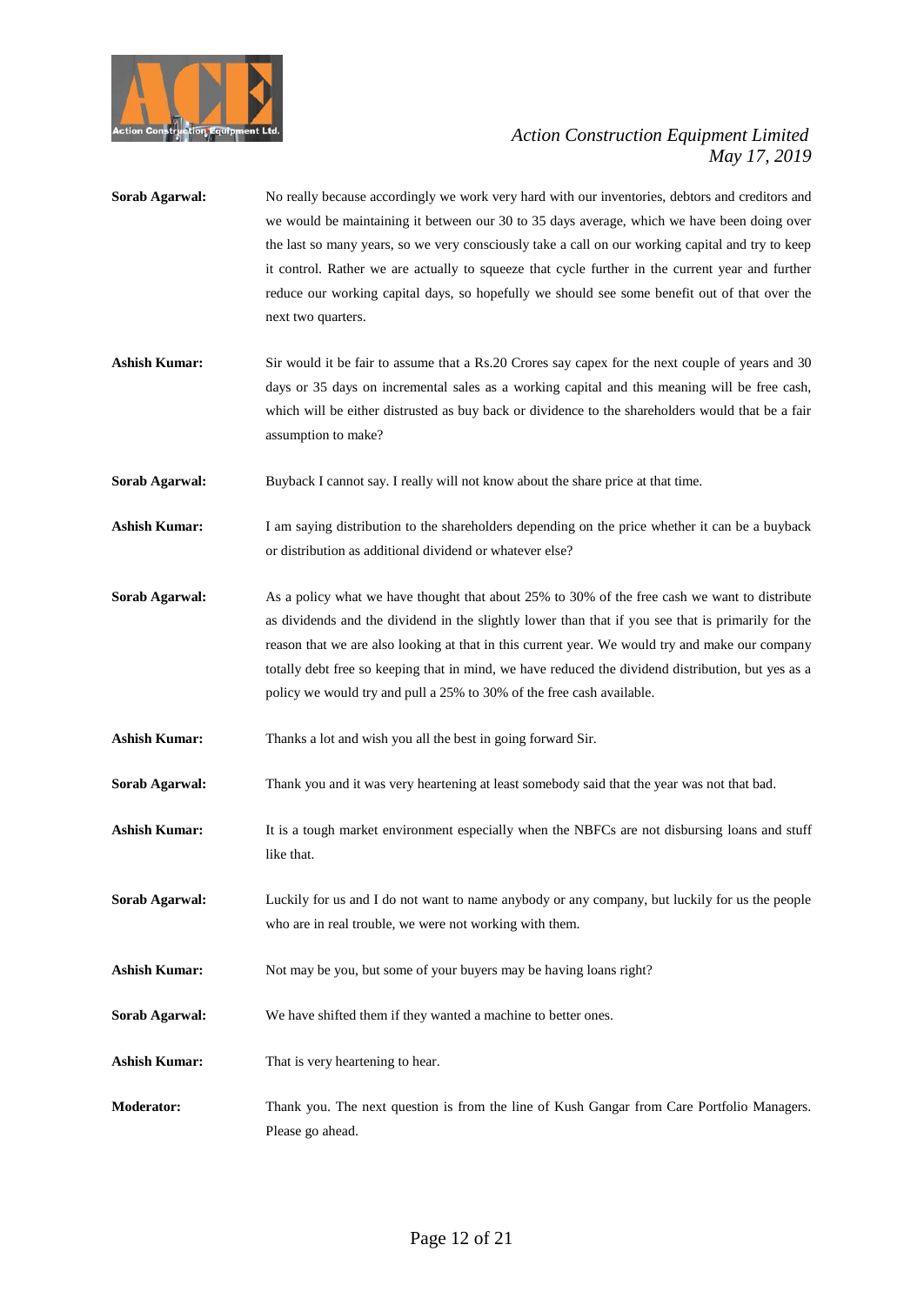

- **Kush Gangar:** During the last call you mentioned that we are about to launch three new multiactivity cranes? Have you launched any and how has been the response so far?
- **Sorab Agarwal:** Yes we have started delivering and as a matter of fact, we delivered very few units last month because of some production constraint and in this month May again we are delivery more units. We have got a very heartening response. Those machines are currently being produced in limited numbers and things look very good and we are very, very confident that over the next three months, six months, one year and let us say one to two years a lot of way India actually cranes or uses cranes is going to change drastically. We are very, very confident.
- Kush Gangar: I understand that those machines would also have higher margins?
- **Sorab Agarwal:** Yes. Those machines will definitely have much better margins than what we currently have because those machines again we were keeping in mind. I am sure, you are aware of the Red Ocean and the Blue Ocean strategy. Keeping in mind that we cannot remain in the Red Ocean, we have to have something with the Blue Ocean and I am as confident as I can be to say over the next two to three years at least 15% to 20% of the Indian crane market will be move towards those cranes.
- **Kush Gangar:** Have we seen any competitors developing some of these products because if the market moves towards them then others will also follow and develop those products so anything on that?
- **Sorab Agarwal:** I am sure that our competitors realize that these products and the final product pricing at which we have been able to package them will be a game changer for the crane industry and they would definitely be working on similar things, but we have been wise enough this time and we have ensured that we apply for all the necessary patents with respect to his new technology because this technology that we have evolved that are pick and carry cranes with articulation can also slew 360 degrees and a pick and carry crane with articulation can also have a man lift hydraulically operated basket because these new for the world rather. They are nowhere in the world these multiactivity cranes so we have ensured that all the necessary patents are filed and so even if somebody's tries to copy what we are doing, I am sure we will not let them do it for the next 20 years.
- **Kush Gangar:** Can you give the volume numbers for the quarter?
- **Sorab Agarwal:** For these machines?
- **Kush Gangar:** No for overall volume, which you normally give?
- **Sorab Agarwal:** I think for the quarter. Mr. Luthra will just tell you the numbers.
- **Rajan Luthra:** Our numbers for the second carry crane is 1440, mobile tower crane is 11 numbers, six tower is 26, crawler crane four, tractors is 523, backhoe loaders 115, forklift 234, 12 compactors, truck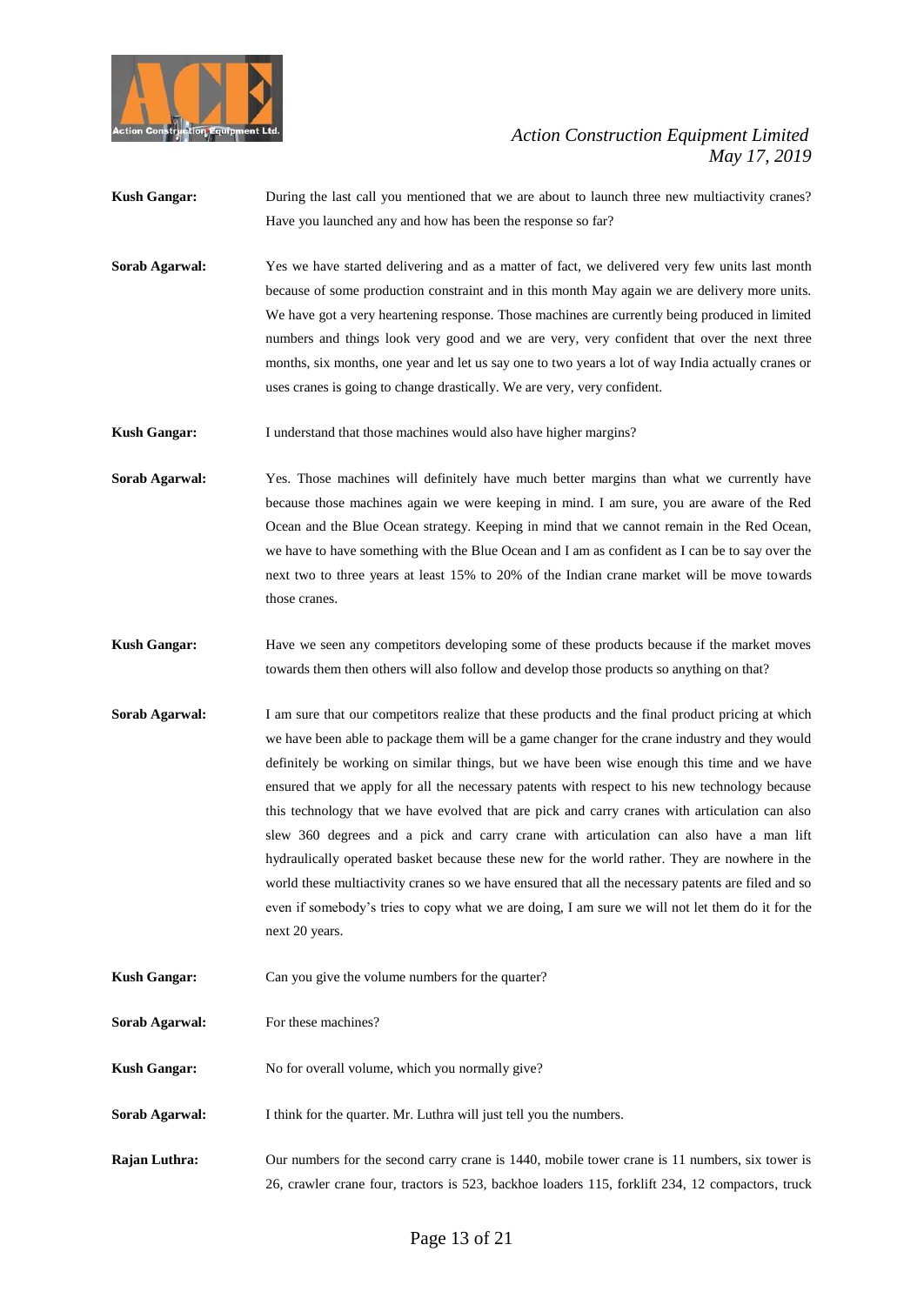

mounted three, harvester 24 and rotovator 126. These are the numbers for the quarter. To answer to my earlier one of you have asked what is the variable cost of Rs.85 Crores out of that roughly 50% is variable and 50% is fixed cost. Nearly Rs.40 Crores is the variable component of the Rs.85 Crores.

**Sorab Agarwal:** Coming back to what you were just asking apart from these three types of cranes that we have introduced in June we are also introducing our new series truck cranes, which are as good and very competitive as compared to the imported cranes, so in the current year, we expect to do a reasonable numbers for these truck cranes as well, which we have made on our own truck chassis. We have made a truck chassis to make this crane ourselves.

**Kush Gangar:** Thank you.

- **Moderator:** Thank you. The next question is from the line of Saurabh Ginodia from Stewart And Mackertich Wealth Management. Please go ahead.
- Saurabh Ginodia: Thank you Sir for the opportunity. Sir on the agri equipment side, your margin seems to be around 3% to 4% at the PBIT level what steps are you taking to improve this margin and what aspiration do you have in terms of margin in agri equipments?
- **Sorab Agarwal:** I think as soon as we start to do close to about 5000 units and we are very confident that this year that will happen. These margins should stabilize easily at about 7% to 8% at EBIT level and going forward with increase in number and operating leverage coming in, I am sure they will come at par at 10% to 11% with the company, so I think the main prerogative that needs to be done to increase our margins there is to increase the sales numbers and we are definitely working very hard on that aspect.
- **Saurabh Ginodia:** On the export side, you mentioned in your opening commentary that you want to increase the share of exports to about 9%, so which are the key geographies, which you are targeting?
- **Sorab Agarwal:** It will come from some parts of Africa, some parts of South America, some parts of South East Asia. I would say especially Africa four to five countries. South America three countries and two to three countries in the South East Asia where were recently set up some distribution channels. We are very confident that they will start to deliver in this year.
- **Saurabh Ginodia:** How would be margins in the exports?
- Sorab Agarwal: They are definitely better than the domestic market yes, but because it is only at about 6% contribution to revenue right now so they do not make really a significant impact, but yes at 10% to 20% going forward they will start to make a much better impact to our bottom line.
- **Saurabh Ginodia:** If spare parts sales on the domestic side a very significant part of your sales?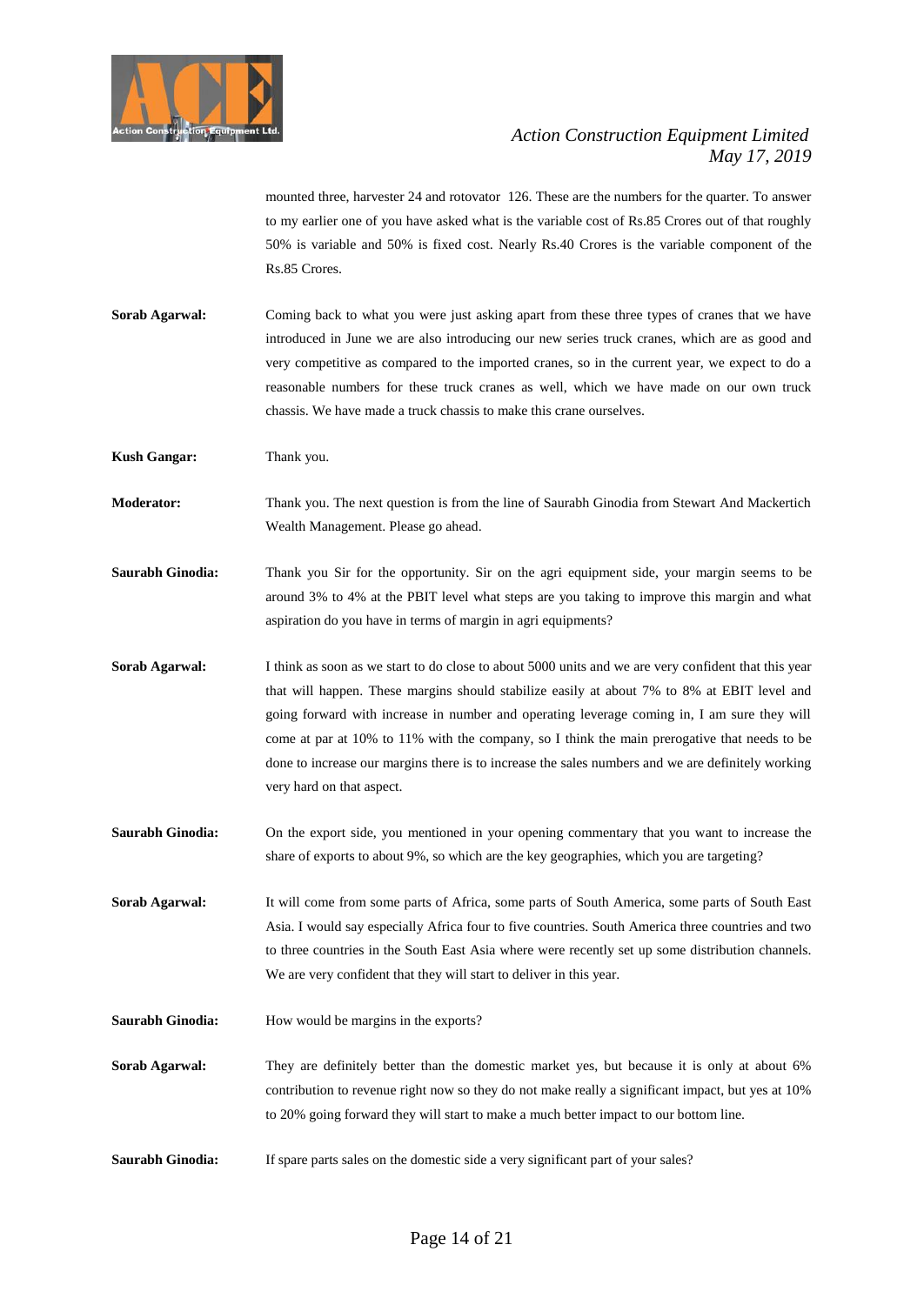

**Sorab Agarwal:** Last year, we did close to about Rs.42 Crores of spare part sales and this year it is about Rs.52 Crores, so I would say that is close to about a little over 3% for us the spare parts sales, so it is not very significant yes. **Saurabh Ginodia:** How are the margins generally in the spare parts business? **Sorab Agarwal:** At gross margin level, we can easily put it at about 30% to 40%. **Saurabh Ginodia:** 40% gross margins? **Sorab Agarwal:** Yes. **Saurabh Ginodia:** It is possible for you to separately give the rental business breakup in terms of sales and EBITDA? **Sorab Agarwal:** May be not at this juncture, but we can definitely tell you the revenue. We did Rs.13 Crores of revenue from this activity yes. **Saurabh Ginodia:** Rs.13 Crores in FY2019? **Sorab Agarwal:** FY2019 yes. **Saurabh Ginodia:** Similar number for last year? **Sorab Agarwal:** Mr. Luthra is just digging that out yes. FY2018 is close to about Rs.19 Crores to Rs.20 Crores rental. **Saurabh Ginodia:** So there has been a decline in the rental business compared to FY2018? **Sorab Agarwal:** Yes because of the fleet is for building construction and there is definitely not a pickup there rather a lot of payments and everything is getting stuck, so we have been playing it very safe. **Saurabh Ginodia:** Even for the fixed targets? **Sorab Agarwal:** Yes fixed targets. **Saurabh Ginodia:** All the best. **Moderator:** Thank you. The next question is from the line of Rohit Potti from Marshmallow Capital. Please go ahead. **Rohit Potti:** Thank you for the opportunity. My question is on the working capital reduction that has been planned, so I was just remembering that in the beginning of last year or at the end of the previous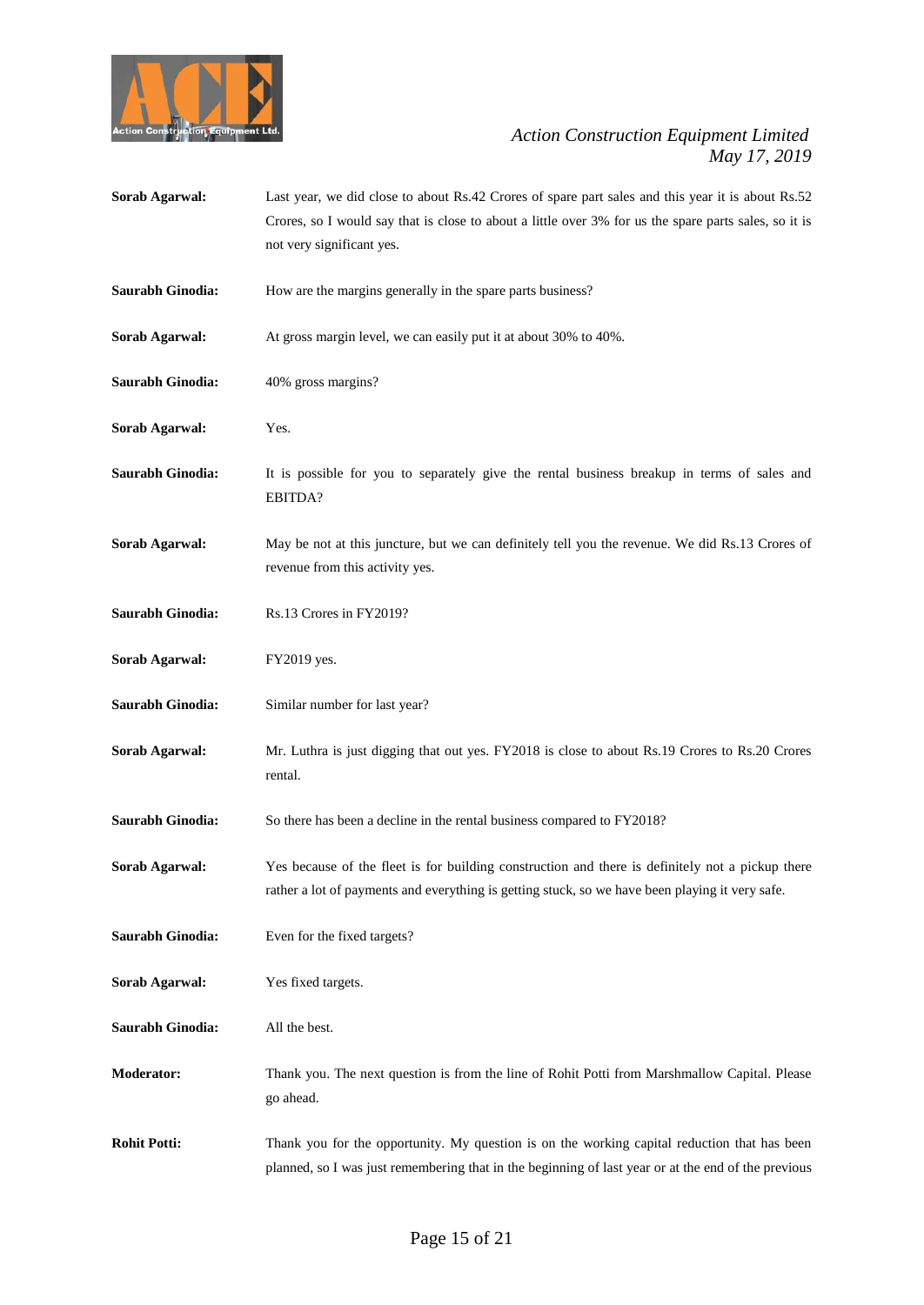

financial year you had mentioned that you had gotten consultant along to bring down the delivery period for cranes to three days? As soon as somebody orders you want to try and deliver it in three days, so is that the primary driver for your confidence in reducing the working capital going forward?

- **Sorab Agarwal:** Yes definitely that is also one of, it has already been put in place and it is already working and for any type of model of pick and carry crane now we are trying to do it in three to five days. It has definitely improved as compared to the past, so that will also help a lot in controlling our inventories whether it is raw material or finished goods, so that definitely add to that.
- **Rohit Potti:** Understood and generally we have seen in the past that during slowdown and let us hope it is temporary, but generally during times of slow down the receivable cycle tends to lengthen because clients tend to pay later? What do you see the confidence that will not happen this time around?
- **Sorab Agarwal:** I would say that 80% to 85% of our payments are secured through banks and NBFCs and delivery orders and we get paid anywhere five to 15 days generally from these NBFCs and banks, so that is 80% to 85% of our payments so already that is secured. 10% to 15% is open credit to the bigger really the bigger construction companies and in any case our government business is only 2% to 3%, so which is the most painful actually. 80% to 85% of our business is secured. We will get our payments in five to 15 days, so I am sure we will be able to manage and rather better our debtors going forward because even with the corporate companies and with these big customers we have started becoming very strict and fidgety with respect to the payment terms because they never honor it. They say 30 or 60 days, but it is always double or tripled, so in any case even in the purchase orders we have started to negotiate to reduce it further or to make sure that they pay in time. We are making them realize this. Rather to two to three of the big companies, we delayed the dispatches from our factory. They said they will give us a written confirmation that they will pay us in time.
- **Rohit Potti:** Understood. That is helpful and on the services side, I just was curious to know is it possible to get an understanding of what percentage of Action Equipment Cranes that are out there is serviced by the company itself?
- **Sorab Agarwal:** Most of our equipment is serviced by the dealerships or the dealers, which are there in the field, which are more than 100 if we talk of cranes. Most of the service avenue goes to them. Rather whenever we sell a new crane and obviously there is a free service schedule for service, second service, third service, fourth service, warranty installation all that, so we reimburse our dealers for these expenses further. Most of the incoming service revenue goes to our dealerships, but still we could have some Rs.2 Crores to Rs.3 Crores worth of service revenue directly in the company especially for the tower cranes business because they may be close to about Rs.2.5 Crores to Rs.3 Crores because that is specialized business and where the customer tends to take service from us by installing or dismantling these big cranes and we would also rather leave it to the dealerships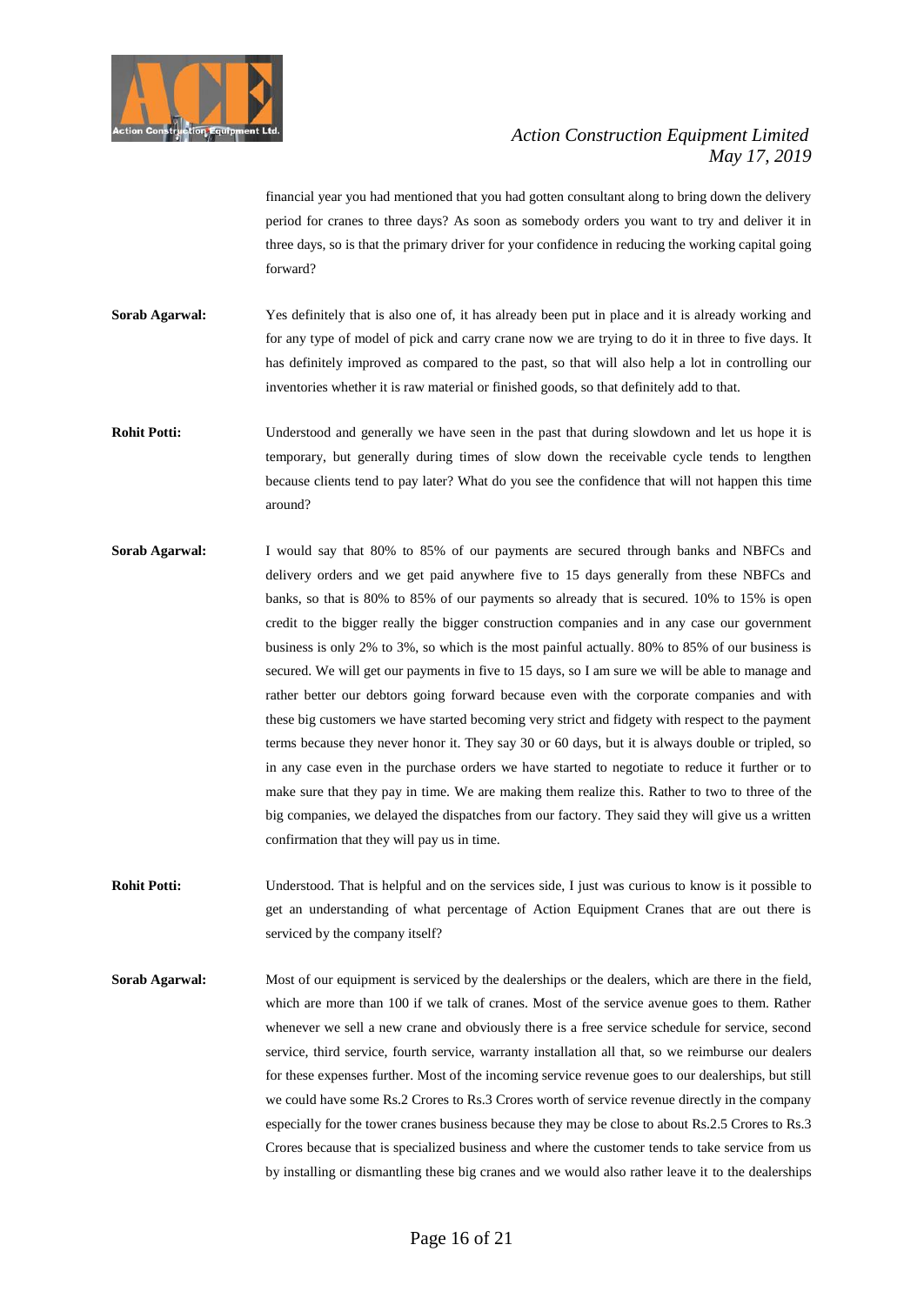

because it is risky business in terms of safety requirements, so that the service revenue we do directly.

- **Rohit Potti:** That is helpful, but the angle I was coming from was this is more to understand what percentage of cranes have to come to Action Construction dealerships for servicing or is it like in the case of it may not be a very question, but like in the case of normal vehicles, is it possible for them to go to an unauthorized service shop to get it serviced or is it the nature of the repairs are such that they have to come to an authorized dealer to get the crane serviced?
- **Sorab Agarwal:** Here, I would answer this question slightly differently. There are two type of customers organized and unorganized. Organized customers are the bigger ones. They are construction companies and manufacturing or industrial units of bigger size, which have their own in-house maintenance departments and teams and plant and machinery departments, so generally after the warranty period most of these companies want to do the basic servicing and the repair work themselves. It is only when they get stuck and something critical or crucial, which they are not able to do on their own they approach our dealerships and even sometimes our company and then we redirect them to the dealerships and with respect to the unorganized sector after warranty it is actually very difficult because they are just hunting to get the jobs done anyway meaning for free and so post warranty even the service revenue is reasonably meager.
- **Rohit Potti:** Understood and the last question from my end I cannot help the feeling that the company has so many levers for growth, so we started the tractor segment I think around 10 years back? We have excavators for the same amount of time? We have the rental business, which I think, which my senses that there is great potential, but somehow we have not been able to scale these businesses up in an exceptional way that you have scaled up the cranes business both tower and a pick and carry? What do you think specifically that is something, which ACE needs to work on? Is it the middle management of the sales team because I think manufacturing wise we are very good, but some gap and we have the capacity as well, but there is some gap between the operational capability and what we have been able to deliver in the market, so why are the customers not coming to us despite us having such a great history in related fields like cranes?
- **Sorab Agarwal:** I will answer it segment by segment. If I talk of construction equipment or backhoe loaders, yes we did fail between 2009, 2010, 2013, and 2014 and in 2015 rather we were contemplating to terms to switch on this business, but we realized that we have done all the hard work and the set of people and the team that we had working on this especially for the sales and service side. May be it was there in capability that we were not able to make a success out of it and in the year 2016 and I would say in the year 2017 and 2018 now with respect construction equipment business it has been handled by the crane team itself and I am sure that this year 2020 is going to be a breakout year for construction equipment and we have been targeting and planning 50% to 60% in revenue for this business in the last one or two years, but everything seems to be in place and this year we will do that maybe even much higher. When I put the numbers together before this call it was coming to 80% to 100%, but obviously I would not like to commit that, but doing a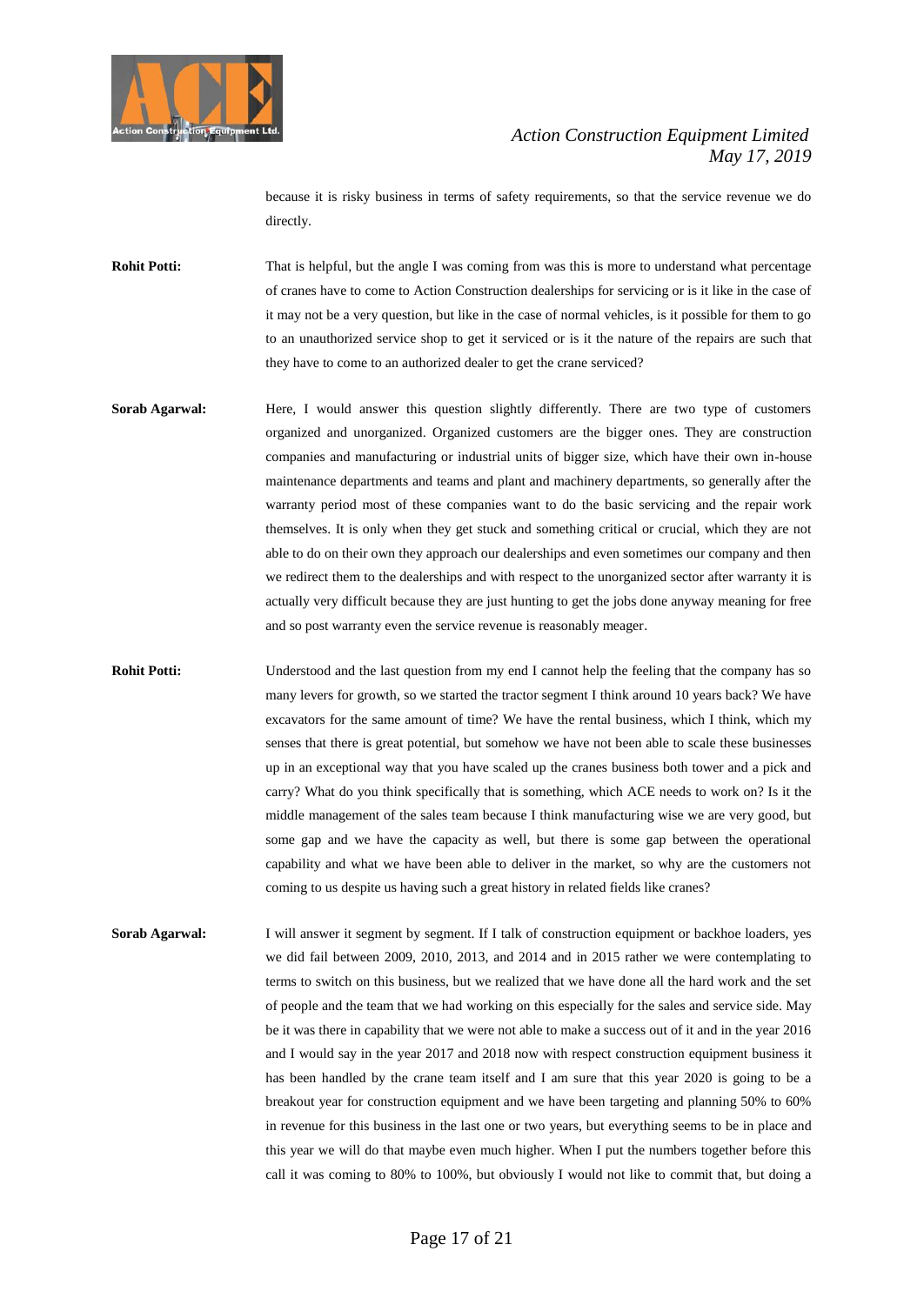

50% to 60% increase in this year itself and then in sales there is a simple formula, that whatever we sell is sold, so yes once the basic numbers starts to increase and then that is how further more incremental sales happen so this was thing on account of which we were suffering. With respect to tractors, yes we have done a lot of hard work, lot of planning and lot of things whether at the backend or in the front-end that is the market site and somehow we have not been able to taste success, but yes may be at a very slow pace 10% to 20% and 15% we continue to grow, but we are still continuing to work hard. We are still continuing to refresh our sales and marketing effort with respect to people or even with respect to our strategy and I am sure sooner or later it is going to pay us rich dividends. In y case we do not lose money and in any case we continue to grow there, so yes but at the moment to lose money or we stop to grow at all then yes then I would yes there is an alarm bell, but yes I am agreeing to very basic fact that we are not been very successful in tractor so far. We are still working hard in the right direction, but struggling. With respect to rental business, we would love to grow at much bigger, but if you look around there is a hardly very few big organized rental companies. There are so many of the smaller ones, but unfortunately most of them are still struggling with their payments and everything because the market cycle somehow in the last two to three years really has not improved with respect to the payments, so we do not want to take any undue risk with respect to our payments going bad. We can definitely increase the fleet size, start giving more, so I think we are just waiting that if the payment cycle of the industry that is X number of customers available if it does not start to improve there is no point pumping in good money, we will just be chasing bad money.

**Rohit Potti:** That was a very helpful answer. Thank you. That is it from me Sir.

**Moderator:** Thank you. The next question is from the line of Jasdeep Walia from Infina Finance. Please go ahead.

- **Jasdeep Walia:** Good evening Sir. Thanks for taking my question. Sir just wanted to understand how do you segment the cranes market and in which segment is Action Construction Equipment already present and which segment are you targeting incrementally for your growth in this business and what is the competition in those segments?
- **Sorab Agarwal:** Our main portion in the crane business, which will account for I would say close to about 50% to 55%. I do not have the exact number as of now would be pick and carry cranes. There we have close to 63% to 64% market share and we compete with Escorts. The second biggest segment in the cranes is tower cranes, which is used for building construction primarily civil construction that will contribute close to about 10% to 12% to our revenue may be slightly more where we compete primarily with lot of Chinese imports of big companies and small companies Chinese. Apart from that main players in India I would name as Manitowoc Potain or Lever and I am again very proud to say that we do about 60% of that market as well that is tower cranes. Then we are into crawler cranes. We are manufacturing only up to 75 tons capacity and again we are doing close to about 60% to 70% market shares. Unfortunately, the overall market size of these cranes has declined post 2011-2012 drastically and yes, but if you look at last year and this year's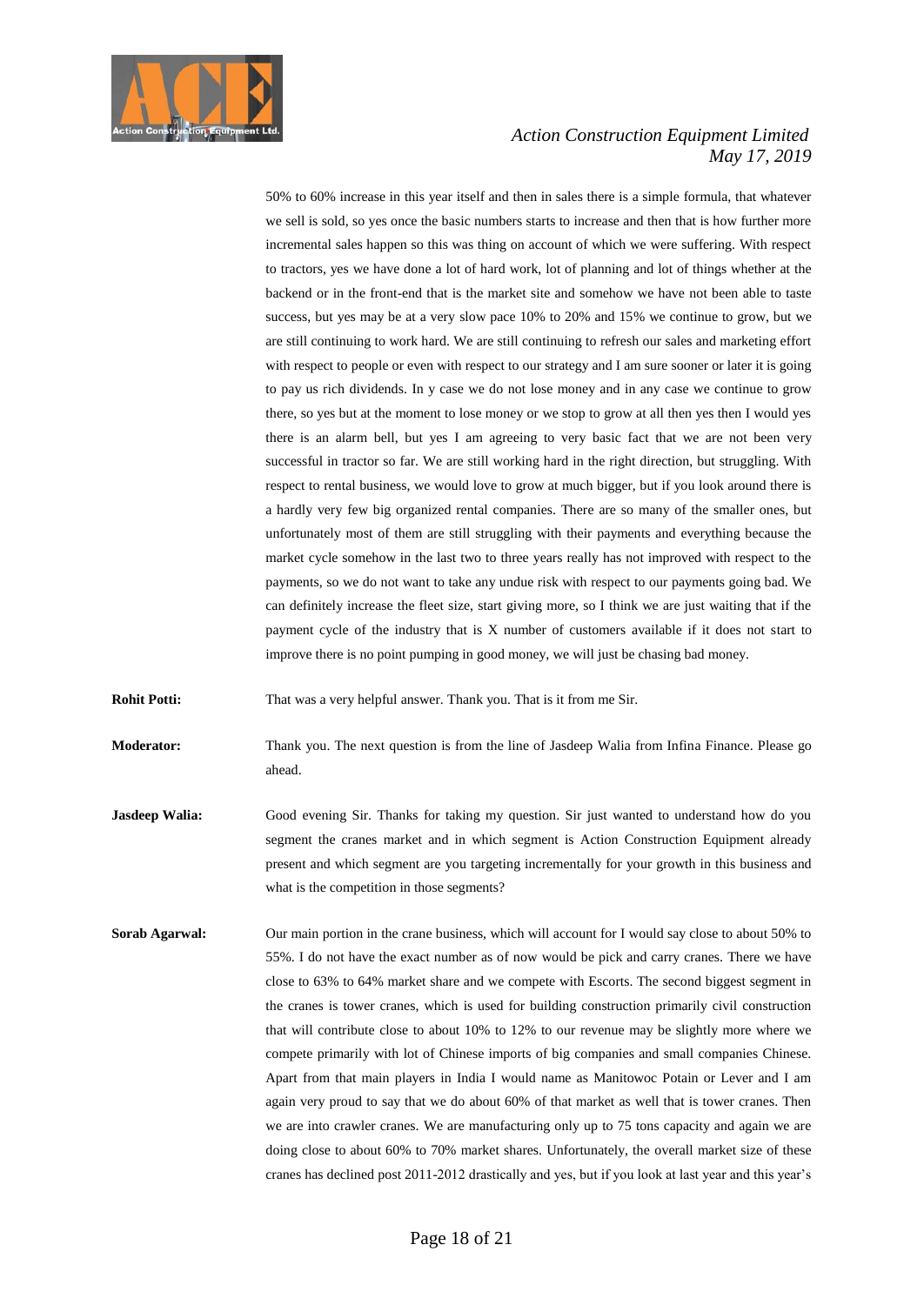

number there is increase, but this way below potential. I am sure in the near future as some more mega projects, bigger refineries. Unfortunately, the power plant business has gone to dogs because most of these cranes would ideally be used in power plants or bigger refineries or big chemical factories and obviously in some bridges and flyovers and metro projects also, but there is enough inventories available in the country to take care, but I am sure, may not this year next year, but this will pick up again crawler cranes, but again we do more than 60% to 70% of the crawler cranes up to 75 tons and now are contemplating and we are already working on bringing in bigger crawler cranes that is 100 ton to 150 ton capacity crane so hopefully if everything goes well within this financial year we should be looking bringing out these models. Our engineering department is already working on it for the last six months.

**Jasdeep Walia:** Sir how big is this market 100 tons to 150 tons?

**Sorab Agarwal:** That would be close to about another 40 to 50 units. Earlier the biggest market size was for up to 75 tonnes, but somehow in the last three to four years there has been a shift to the bigger tonnage, so India is relying only on used machines, which are coming from abroad or new machines, which are coming from China, so we will enter that and each of these machines is costing anywhere between Rs.2 Crores and Rs.2.5 Crores going up to Rs.5 Crores. Then truck cranes. We were never serious about this business because it was being primarily driven by used cranes, which were 10, 15 and 20 year old cranes, which were coming from all over the world especially Europe, America, Japan and even Middle East, but in the last two to three years it is looking at the surge with respect to more safety, road registration norms because these imported used machines really cannot be registered. They are only registered illegally and also a clamp down by the DRI customs department with respect to people brining in these cranes at lower valuation to save duty and all. In the last two years, there has been a surge for these truck cranes in India, which has primarily right being led by the Chinese manufactures. We have evolved our range of these cranes in the last four to six months and currently we are up to a 60 ton model, which we have come out with. We will start delivering next month onwards, so we will have a self dedicated proper 25 ton, 30 ton, 45 ton, 55 ton, and 60 ton model and within this calendar year we are also coming out with 80 ton, so we will have entire range, which is 90% of the truck cranes and we are very confident that cranes is our forte so within this year we will start to grab market share there, which currently would be only at about 10% to 12% because we were not focused and we did not have the right products to work in the market. Rather we never had a crane bigger than 40 tons also.

**Jasdeep Walia:** How big is this market Sir?

**Sorab Agarwal:** It is close to about I would say about 150 units as of now, truck cranes annually, which is only going to grow bigger because used crane imports is on the decline at a very, very, very fast pace. Eventually it will go to 200 to 300 and to be very frank these high speed bullet trains the projects whether it is Mumbai to Ahmedabad and there at least 30 to 40 more DPR detailed project reports, which are being prepared. 10 to 15 of them are from Delhi connecting to Amritsar,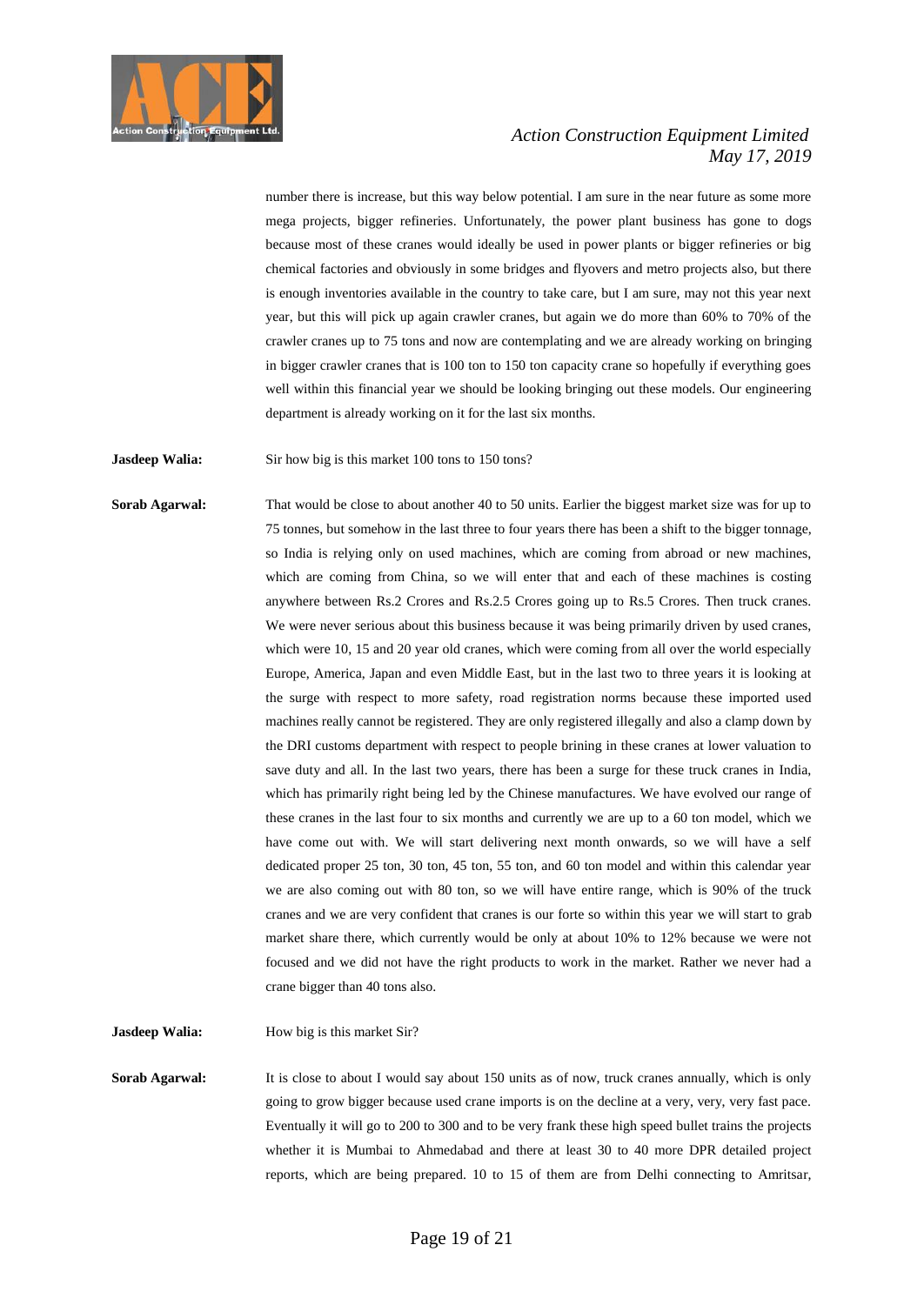

Chandigarh, Lucknow, and Bhopal so if such projects and with increase in metro works not only this 100 to 150 ton crawler cranes, which I was talking about. These truck cranes will go in droves and so I am sure that we are getting ourselves prepared to enter this market otherwise it should be left to the Chinese, so our journey into this market will actually start in this year and I am sure by next year we will start to control it. I am very confident. Then there are some smaller cranes, which are called lorry loader cranes, knuckle cranes, head boom cranes small market. We are there just in case because Europe, America and Japan lives on these cranes for smaller applications, but in India people use pick and carry cranes, so we had entered there just to be there so that just in case if there is a market shift we are not left sleeping and the three new sites of cranes like one is pick and carry cum slew crane. One is a pick and carry cum telly ladder and the third is a pick and carry cum a man lift, which we have introduced, which we have just started delivering so that is a new segment because there is no competition globally there let us forget India so I am sure not only in India those cranes will find a lot of big market especially in the southern hemisphere.

**Jasdeep Walia:** Got it Sir. Sir where do SANY and Lubang compete with you in which segment of these cranes?

- **Sorab Agarwal:** Lubang manufactures they do loaders, motor graders and last two to three years they started excavators. We do not make excavators. The excavator leader in India is Tata and Hitachi followed by L&T, Komatsu and so and all that.
- **Jasdeep Walia:** Lubang is not into cranes?
- **Sorab Agarwal:** Lubang is not into cranes no. Lubang does manufacture some truck trains in China, but I think they started there and may be they have shut it also. This is five to 10 years back.
- **Jasdeep Walia:** And SANY is there in which segment Sir?
- **Sorab Agarwal:** Lubang we compete with in motor grader, which is a road machinery and with SANY we compete like I was talking about the truck cranes, so that market has actually been captured in India by SANY and some other Chinese like Xugong and XCMG and even TIL is doing something, but I do not think they are capable of arresting this loss or erosion of Indian market to the Chinese, so we have taken on that onus six months to eight months back principally that India cannot have the bigger cranes to be Chinese cranes and it is flooded already, so I am sure we will set the balance right very soon.
- **Jasdeep Walia:** And SANY is not there in any other category of cranes?
- **Sorab Agarwal:** Yes SANY is definitely there in crawler cranes, but they also do much bigger ones like 250 tons and 500 tons and 600 tons, the market for which is limited and again SANY is ruling the roost with respect to 100 ton to 150 ton along with Tadano of Japan so once these 100 tons and 150